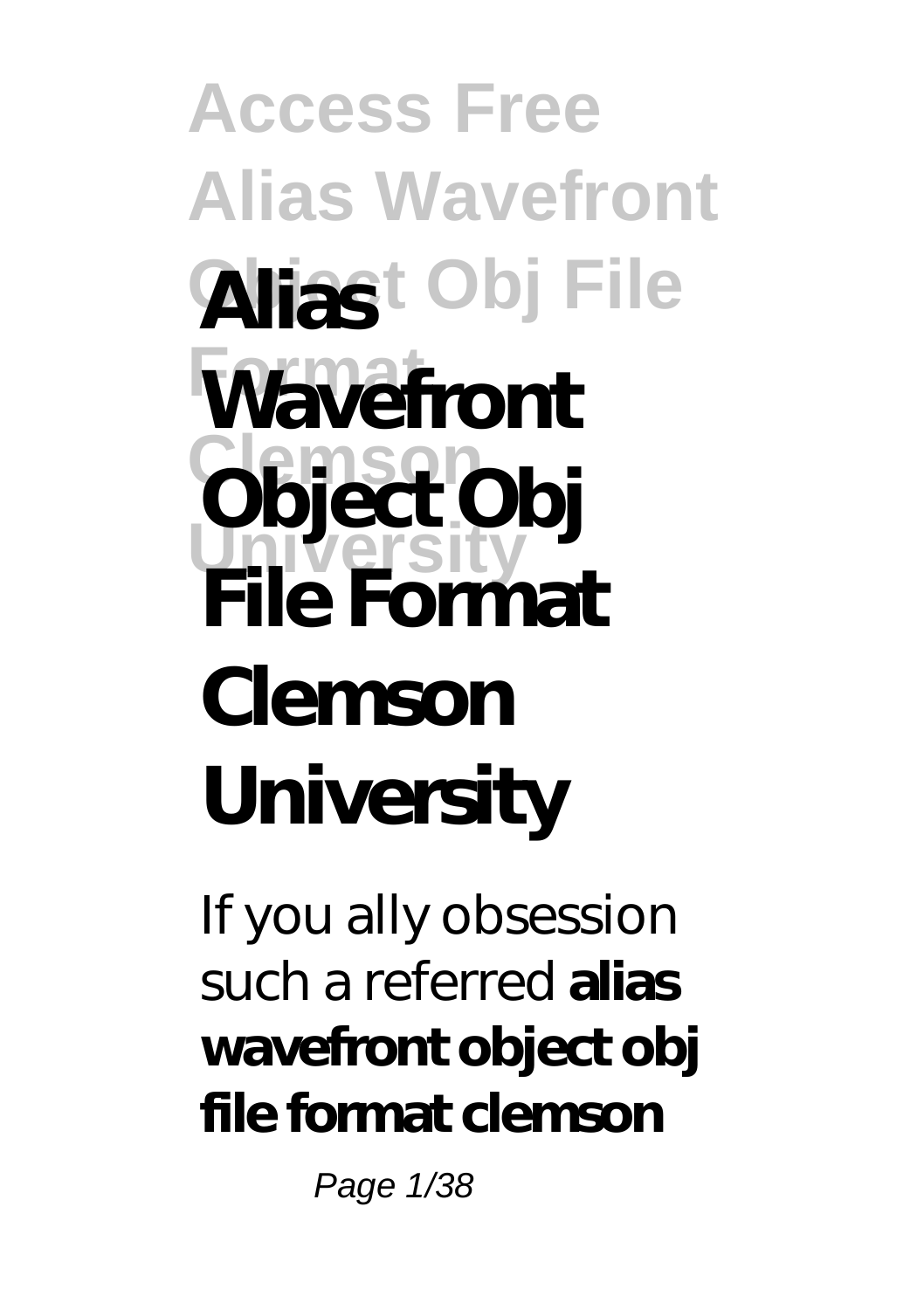**Access Free Alias Wavefront university** book that will manage to pay **Clean** Sea World, go seller from us for you worth, get the currently from several preferred authors. If you desire to comical books, lots of novels, tale, jokes, and more fictions collections are as a consequence launched, from best Page 2/38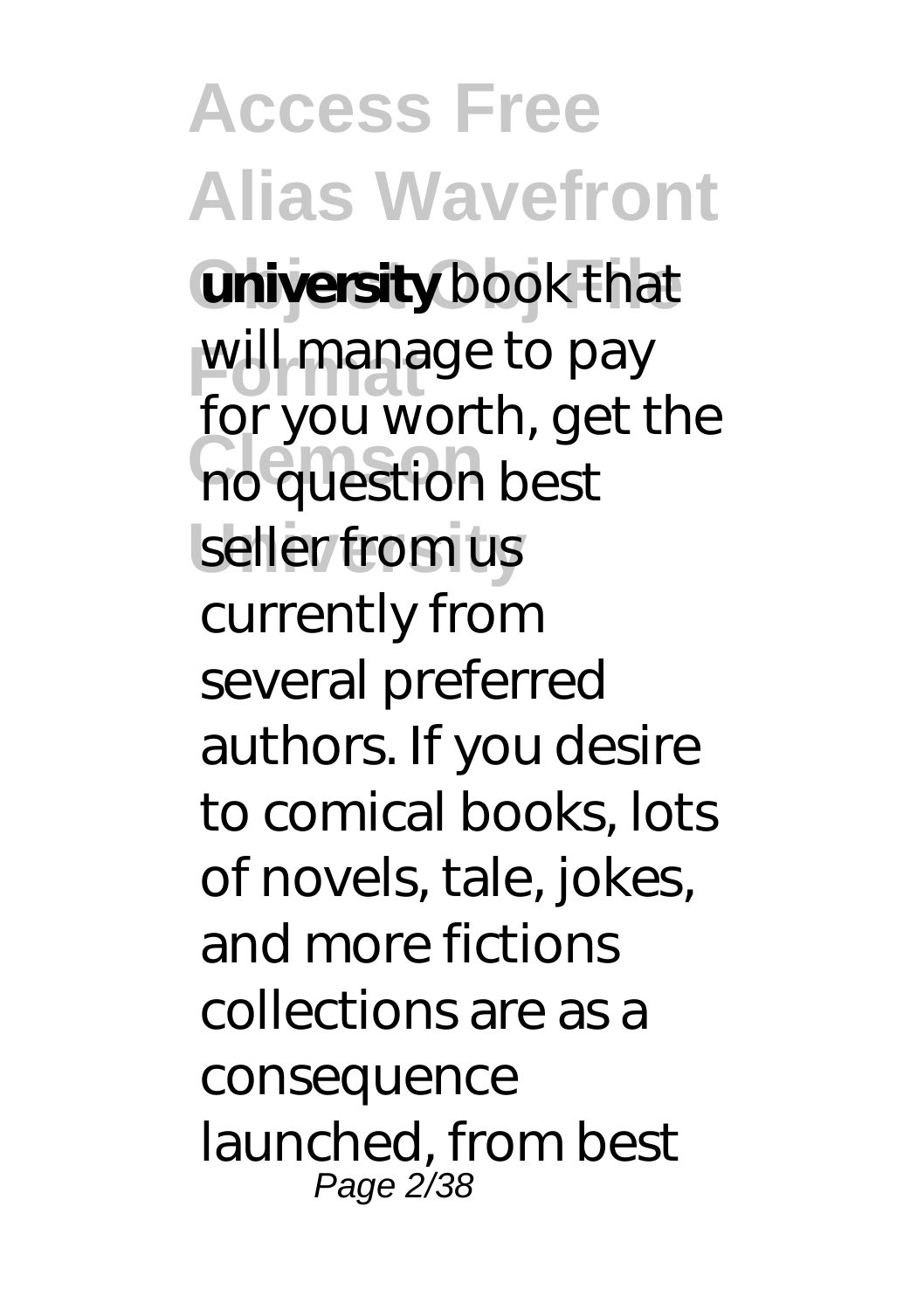**Access Free Alias Wavefront** seller to one of the e most current **Clemson** released.

You may not be perplexed to enjoy all books collections alias wavefront object obj file format clemson university that we will utterly offer. It is not regarding the costs. It's practically what Page 3/38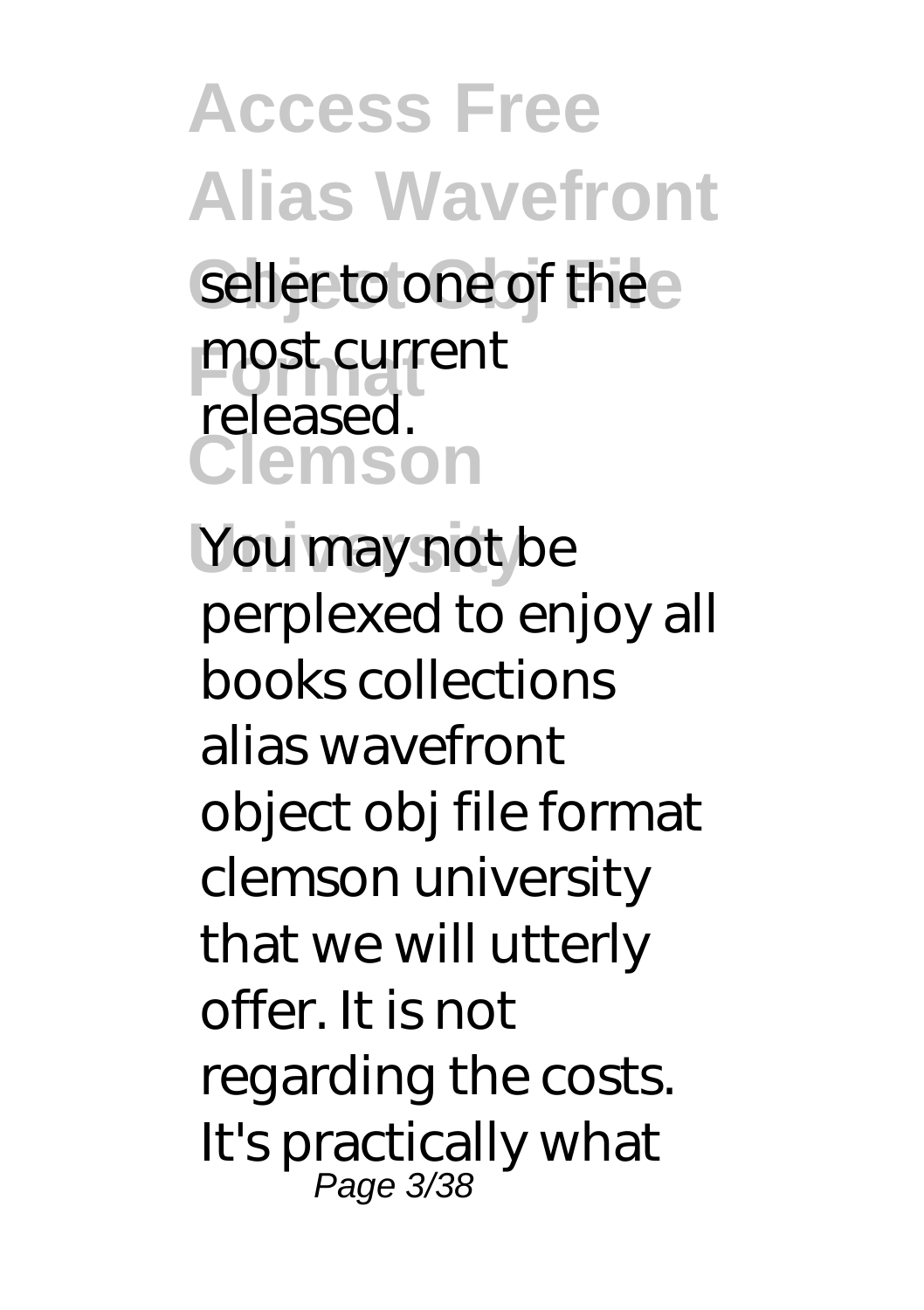**Access Free Alias Wavefront** you obsession File currently. This alias file format clemson **University** university, as one of wavefront object obj the most keen sellers here will definitely be in the midst of the best options to review.

Alias Wavefront Object Obj File It provides an easy Page 4/38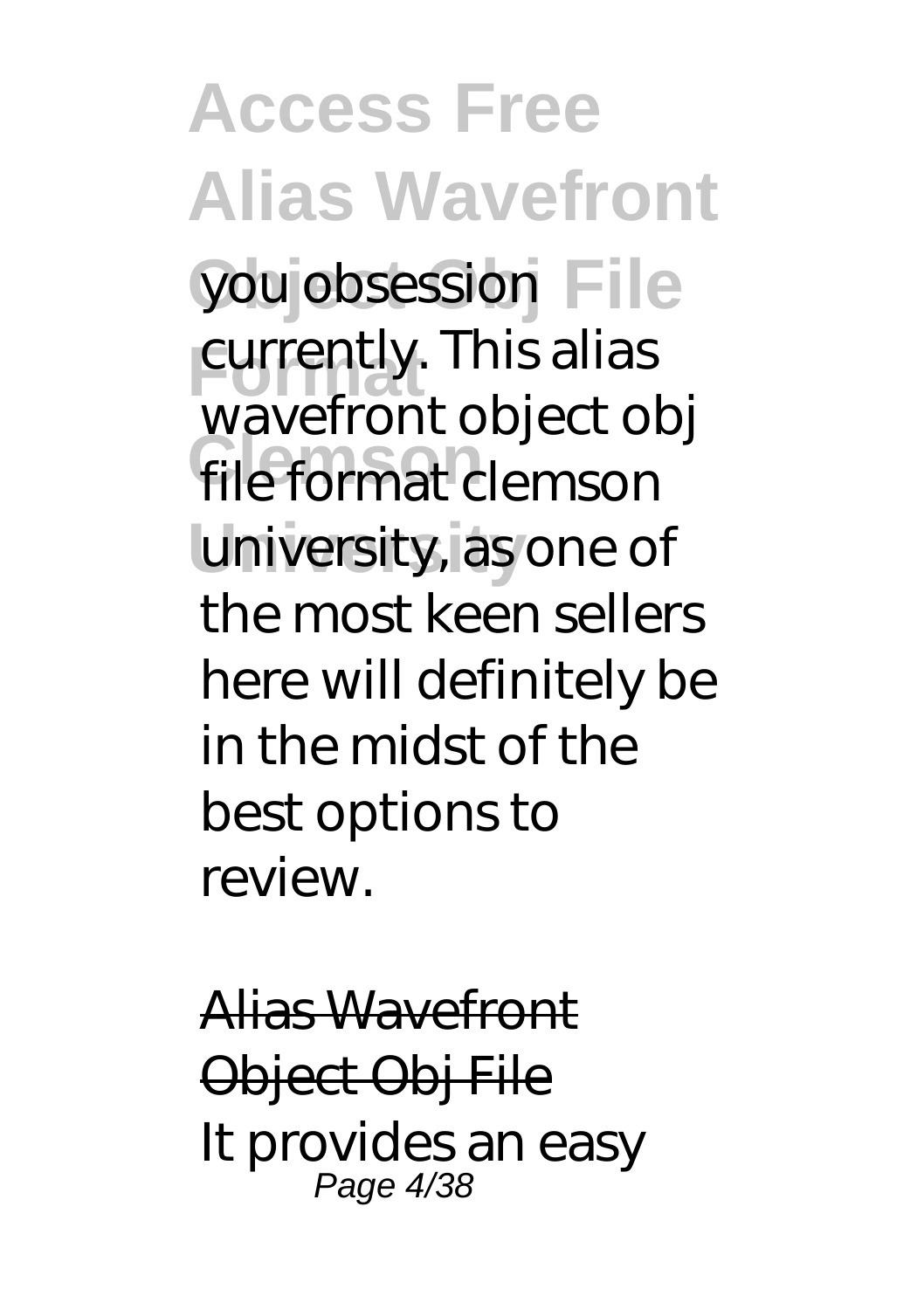**Access Free Alias Wavefront** API to create j File Wavefront's OBJ **Clemson** now add vertices, **University** polygons and files. Developers can external materials to define a 3D object. Developers can now save a 3D scene in the FRX 7.2  $\,$ 

Aspose Pty Ltd According to AST, two-thirds of Page 5/38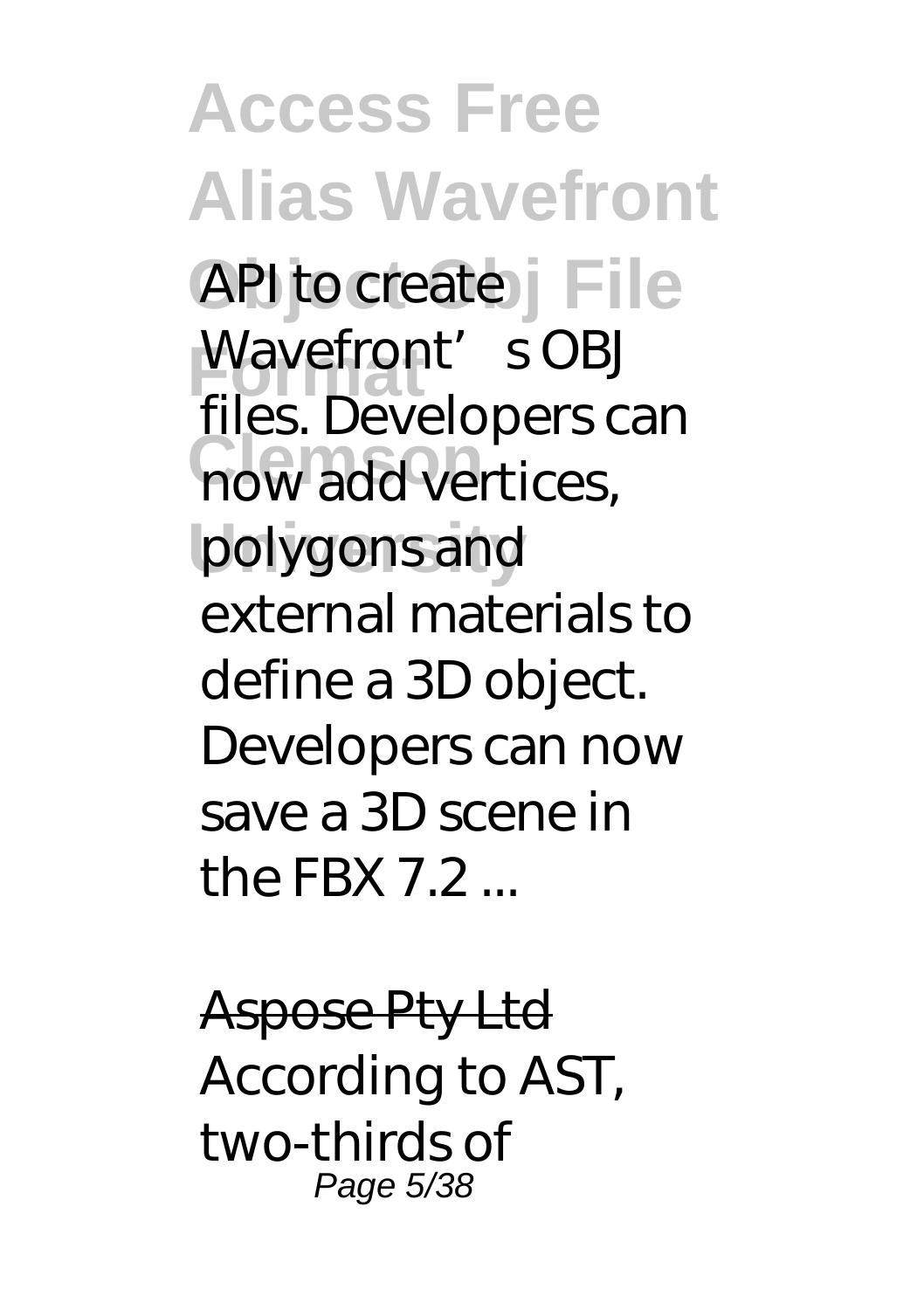**Access Free Alias Wavefront** helicopter crashrelated injuries and **Clemson** upper torso flailing, leading to striking or deaths result from being struck by objects or structures ... face information in DXF ...

**Engineering** Productivity Kit-CAD/CAM/CAE Details can be found Page 6/38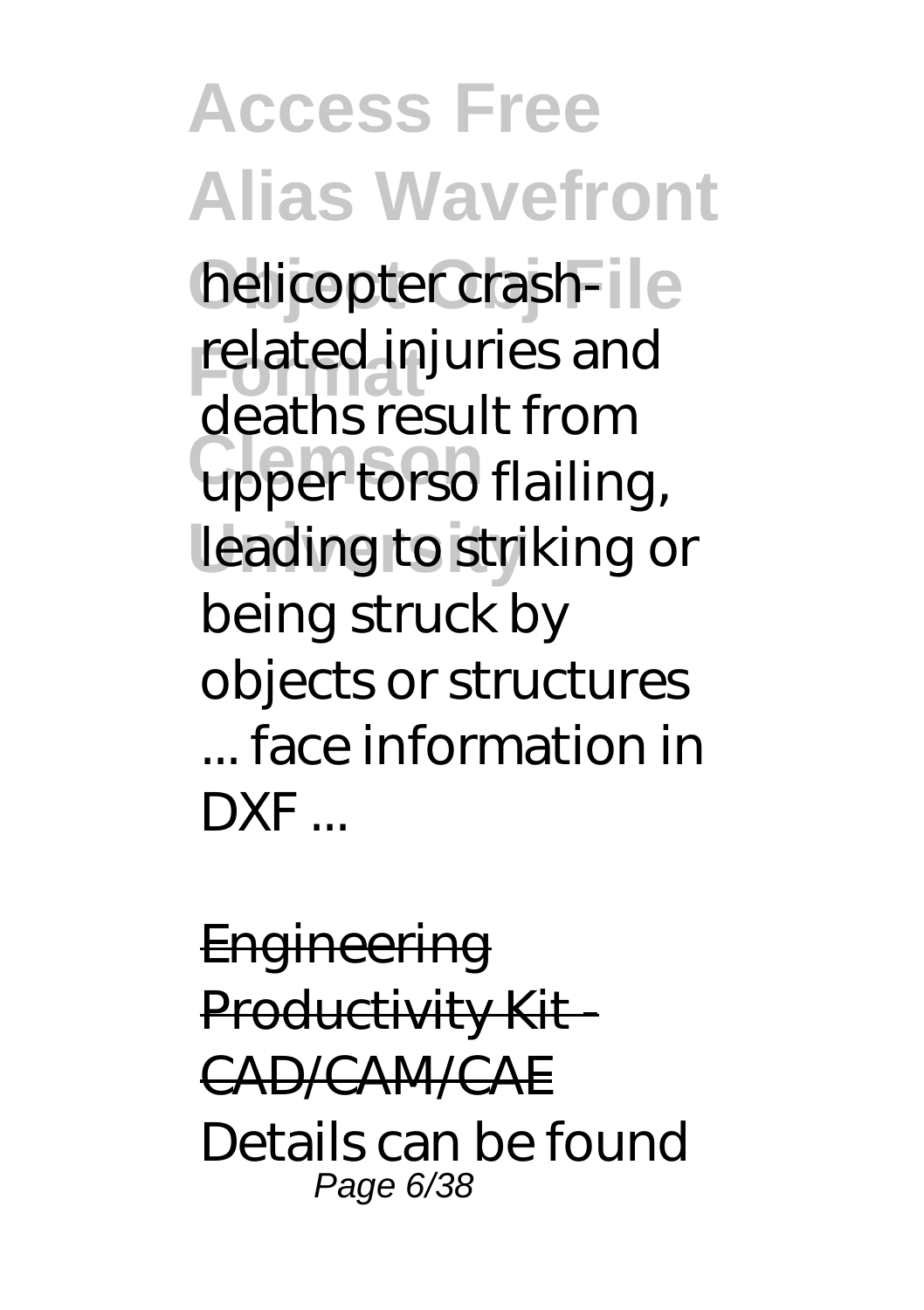**Access Free Alias Wavefront** in Example 3.8 in the **Format** "Examples" section. \$10. choco gumdr lichoco igumdr data; input\_row  $_t$  type\_ $\frac{1}{2}$   $_{\text{rms}}$ datalines; object .25  $.75 - 100 - 75$  max . cooking 15 40 0 0 le  $27000$ 

An Integer **Programming Example** Page 7/38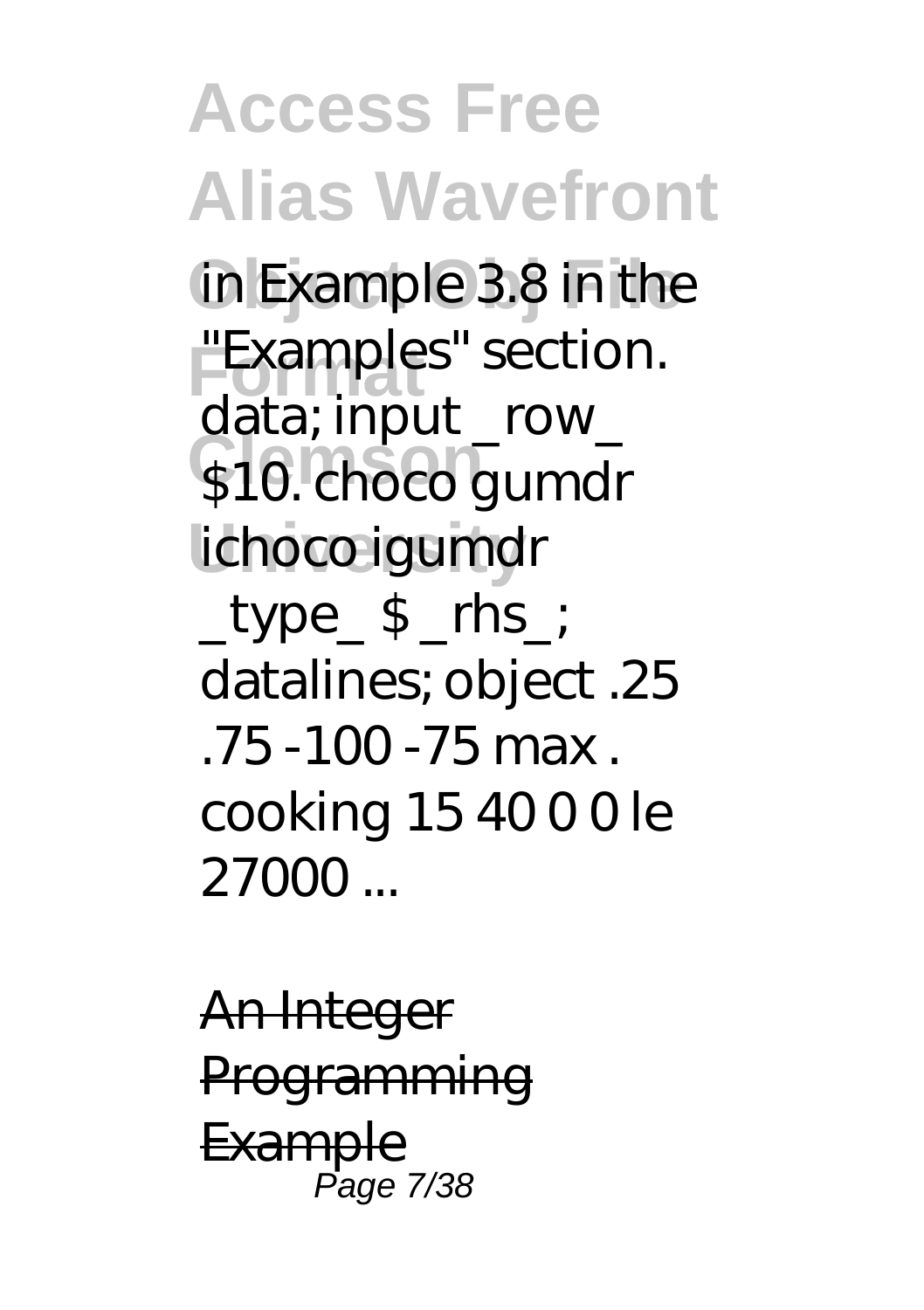**Access Free Alias Wavefront** An improved **File Praft/Flange tool Clemson** handles to push and **University** pull depths and provides grab angles, for injection molding applications. Alias/Wavefront, www.aw.sgi.com. Enter 612 ...

Comprehensive, yet concise, 3D Printing Page 8/38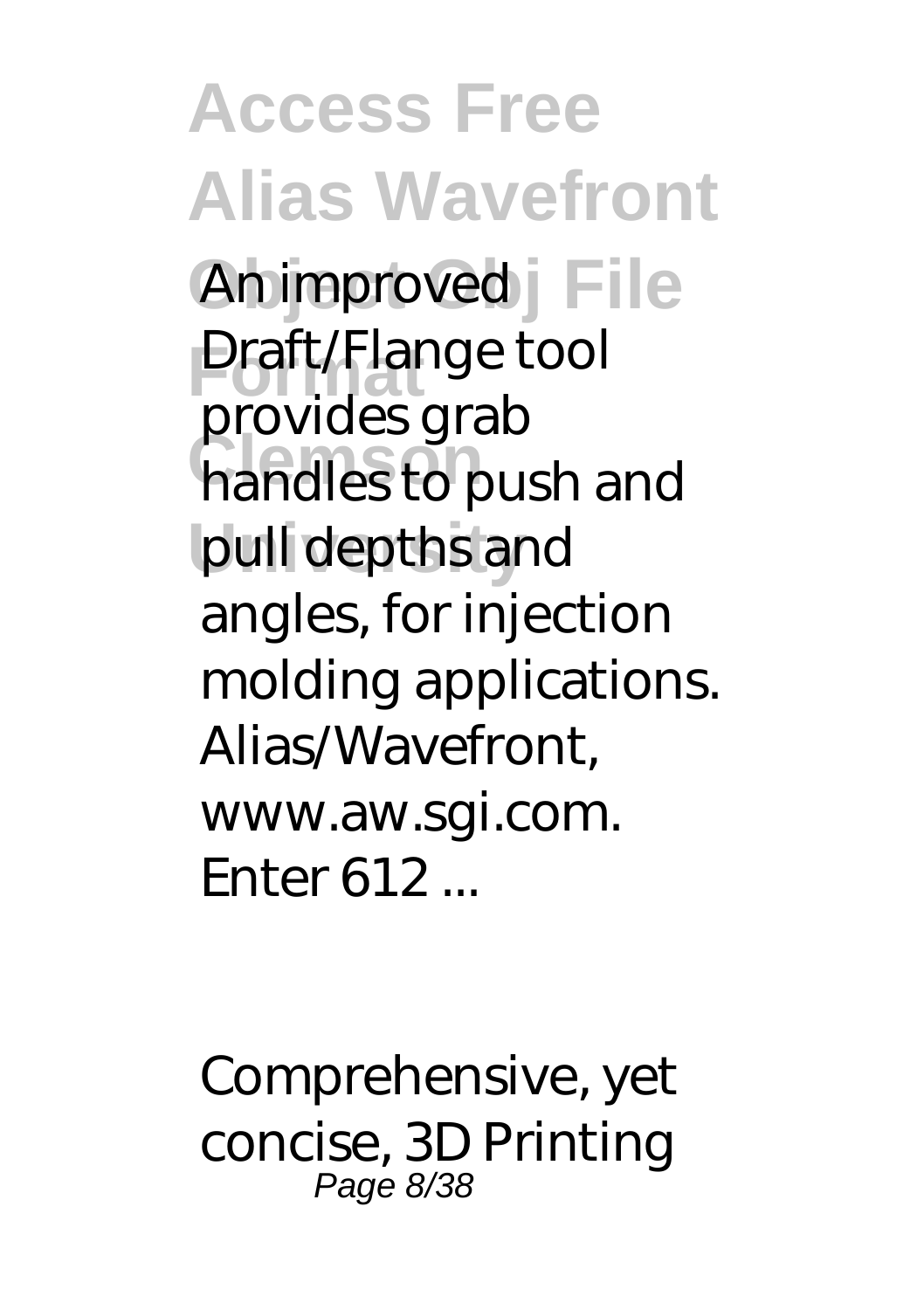**Access Free Alias Wavefront** for the Radiologiste presents an overview<br>
of three dimensional **Clemson** printing at the point of care. Focusing on of three-dimensional opportunities and challenges in radiology practice, this up-to-date reference covers computer-aided design principles, quality assurance, training, and Page 9/38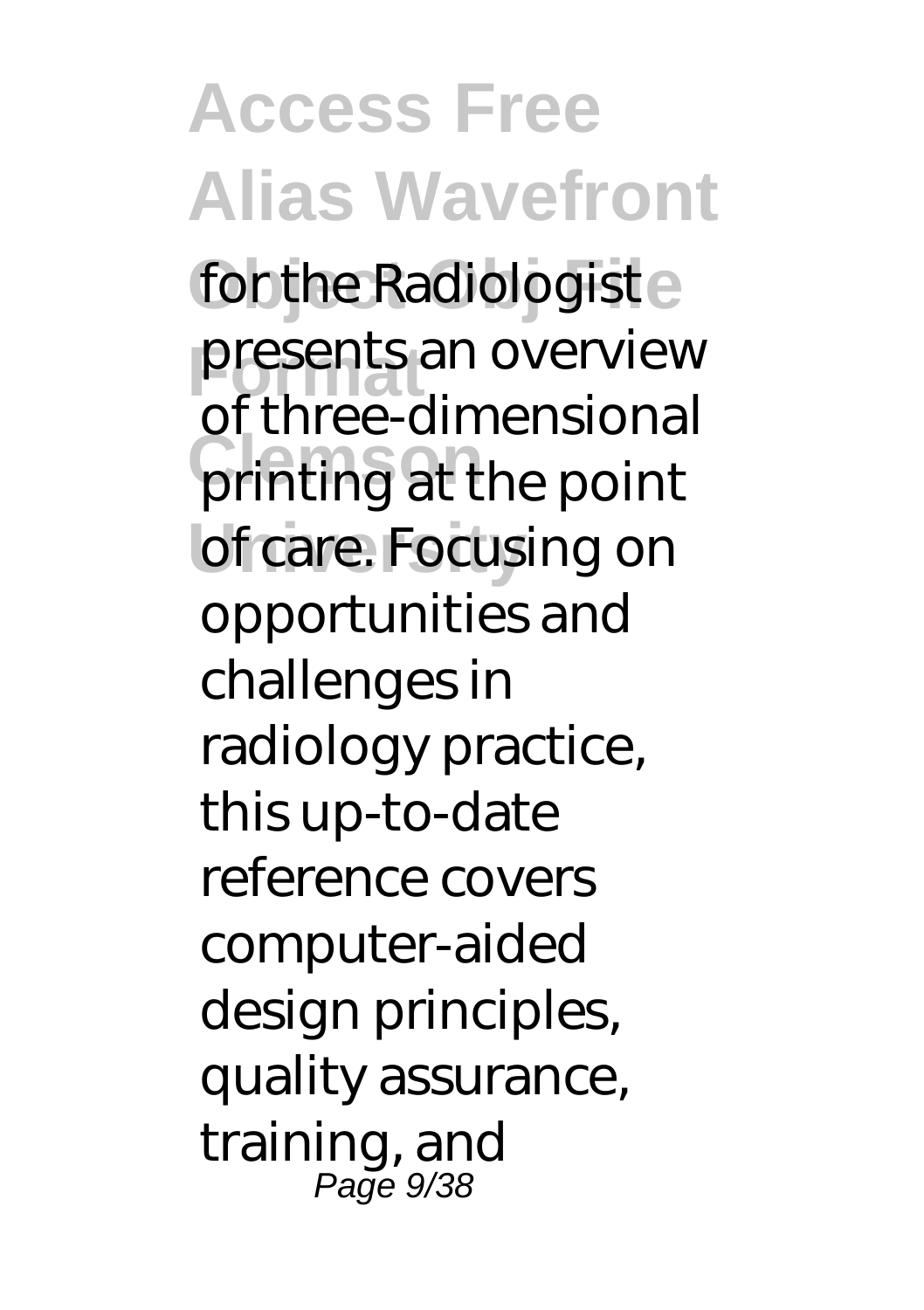**Access Free Alias Wavefront** guidance for j File **Format** integrating 3D radiology<sup>n</sup> subspecialties. printing across Practicing and trainee radiologists, surgeons, researchers, and imaging specialists will find this an indispensable resource for furthering their Page 10/38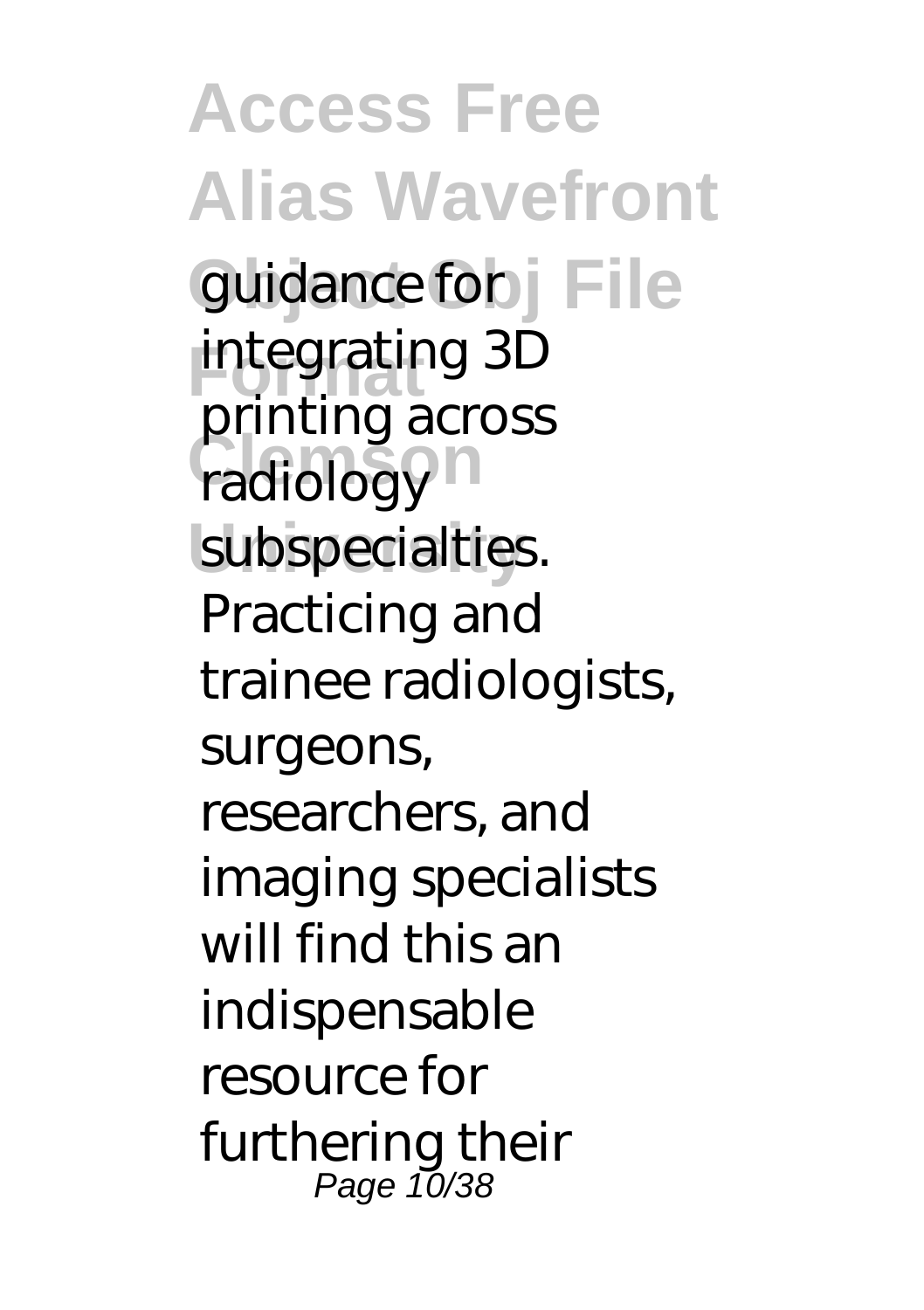**Access Free Alias Wavefront** understanding of the **Future** authorized **COLLEGE** SUPPORT CONTROLLED SUPPORT CONTROLLED SUPPORT CONTROLLED SUPPORT CONTROLLED SUPPORT CONTROLLED SUPPORT CONTROLLED SUPPORT CONTROLLED SUPPORT CONTROLLED SUPPORT CONTROLLED SUPPORT CONTROLLED SUPPORT CONTROLLED SUP medicine. Covers a future outlooks for wide range of topics, including basic principles of 3D printing, quality assurance, regulatory perspectives, and practical implementation in medical training and Page 11/38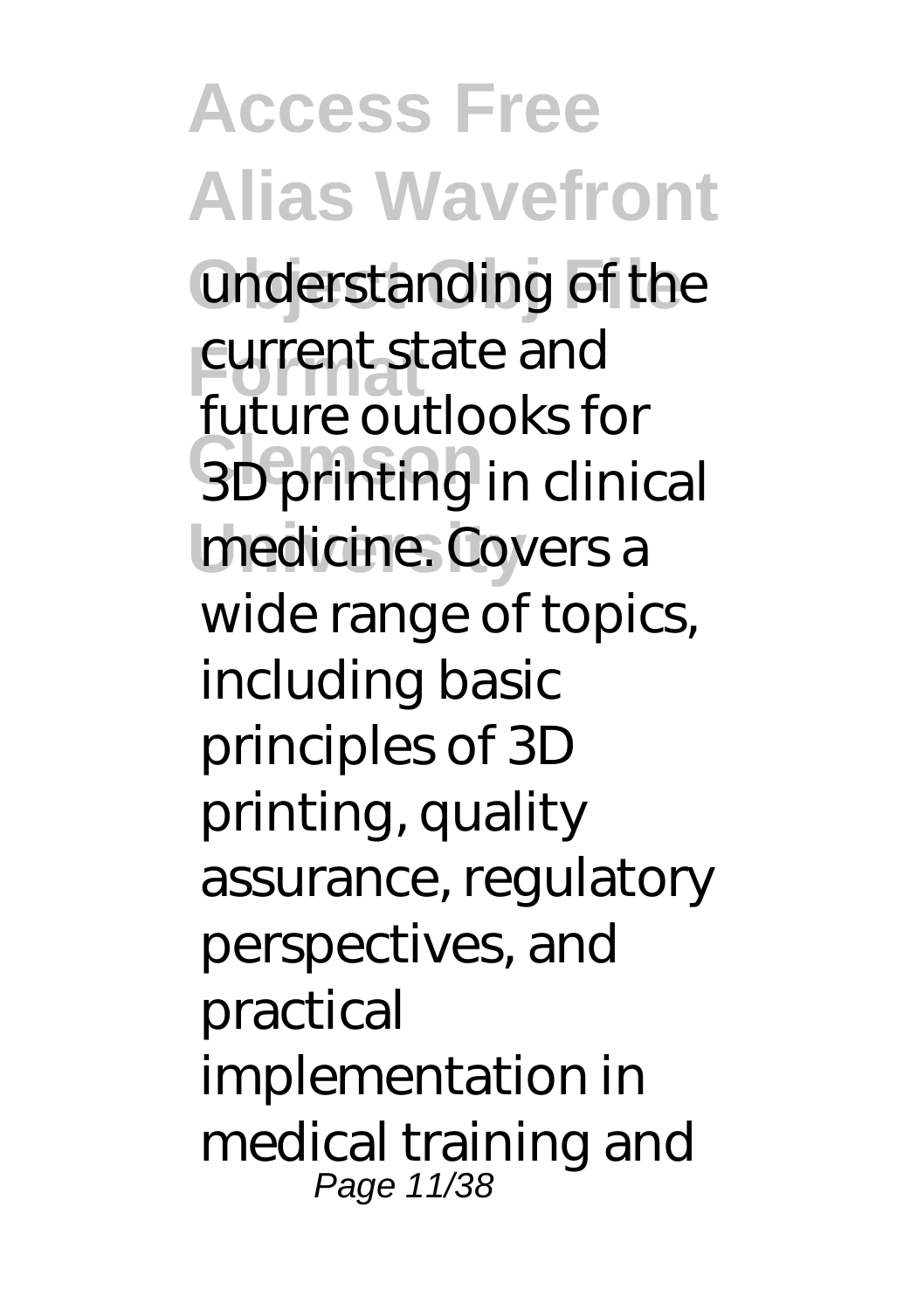**Access Free Alias Wavefront** practice. Addresses the challenges **Clemson** printing integration in clinical settings, associated with 3D such as reimbursement, regulatory issues, and training. Features concise chapters from a team of multidisciplinary chapter authors, including practicing Page 12/38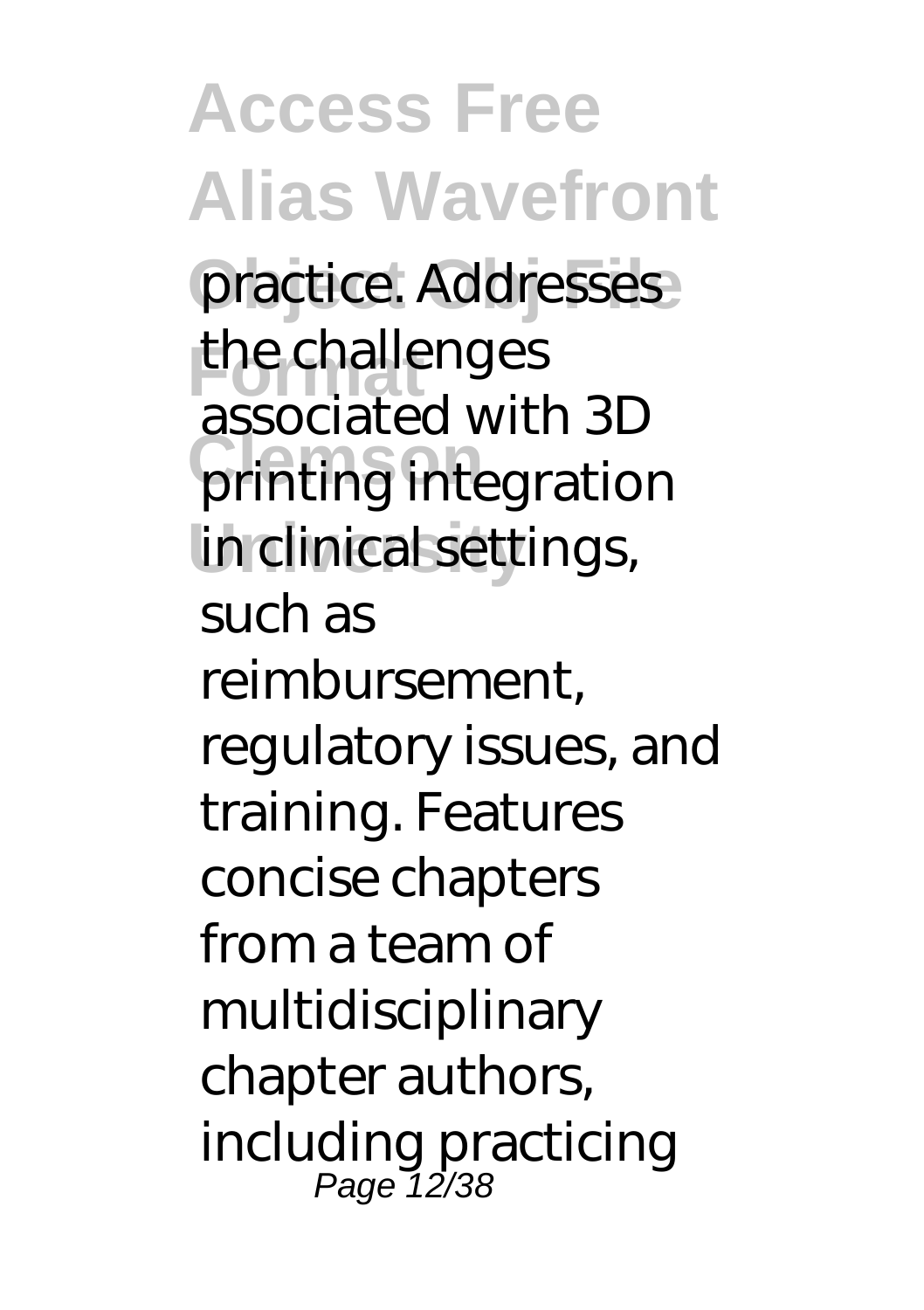**Access Free Alias Wavefront** radiologists, File researchers, and **Clemson** Consolidates today's savailable engineers. information on this timely topic into a single, convenient, resource.

Master the art of computer animation and visual effects production with the Page 13/38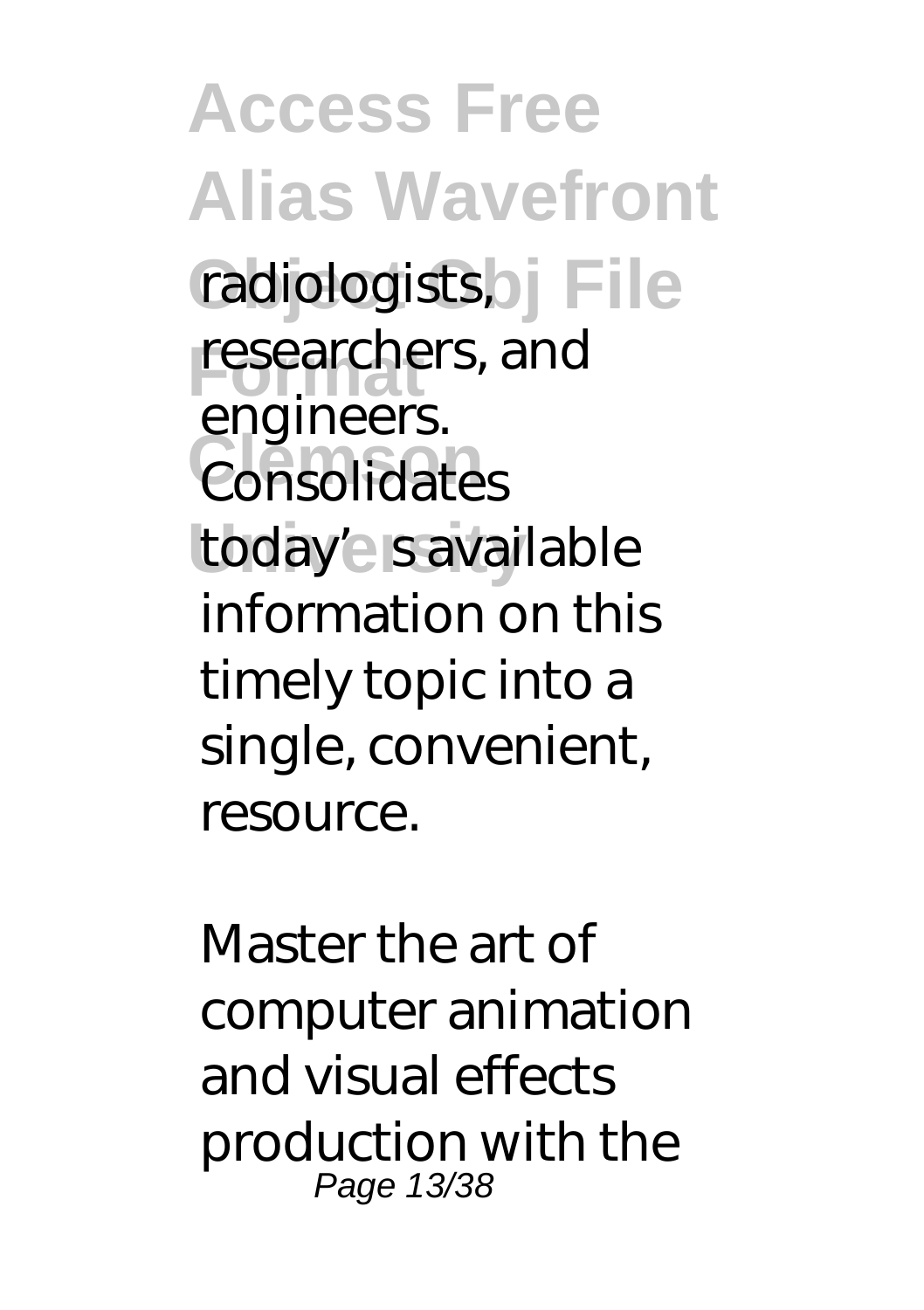**Access Free Alias Wavefront** latest edition of this cutting-edge guide **Collection of The Art of University** 3D Computer This remarkable Animation and Effects offers clear, step-by-step guidelines for the entire process of creating a fully rendered 3D computer animation. With up-to-date Page 14/38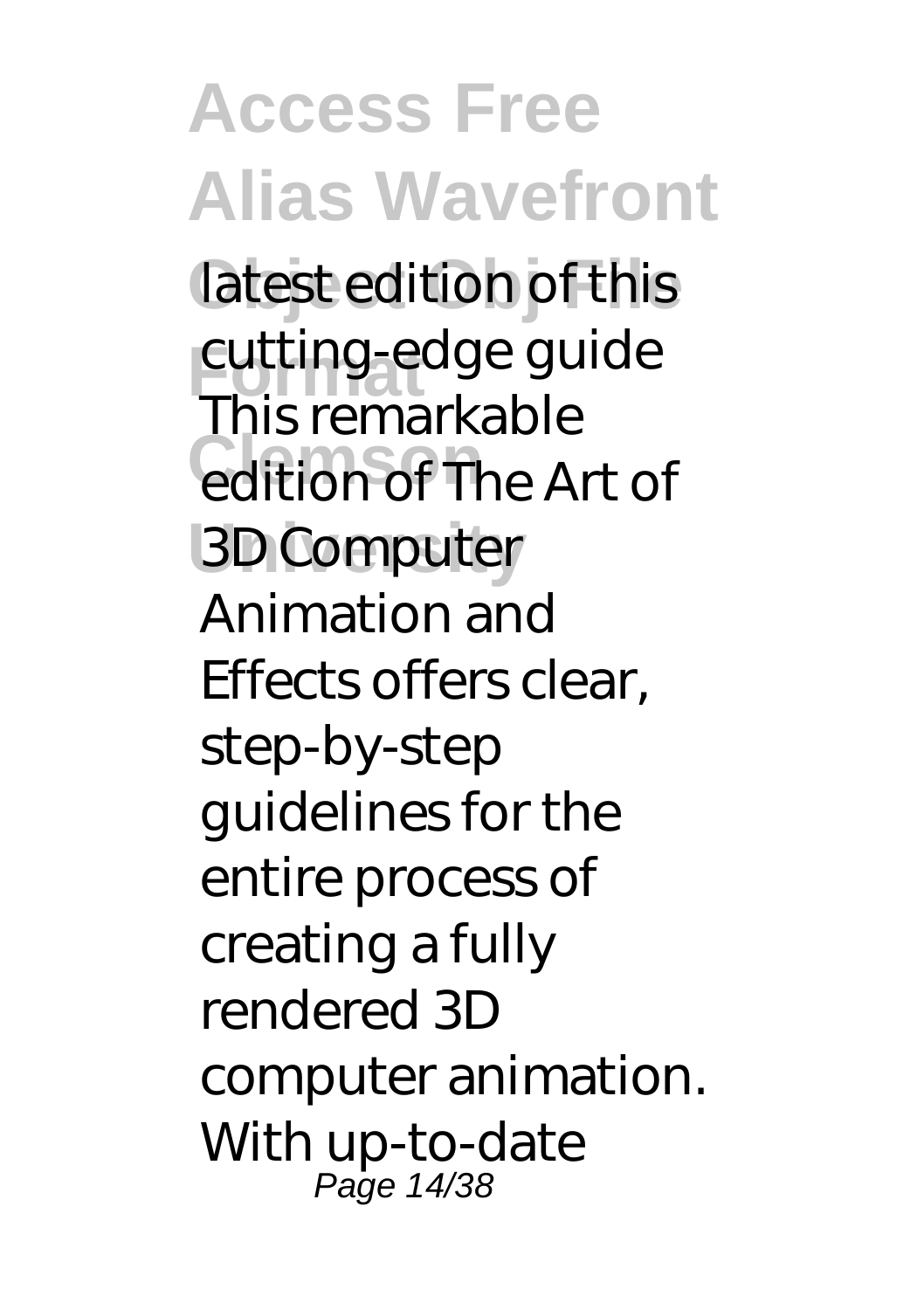**Access Free Alias Wavefront** coverage of the latest computer animation **Clemson** techniques, this **University** versatile guide styles and provides insightful information for creating animations and visual effects—from creative development and preproduction to finished animation. Page 15/38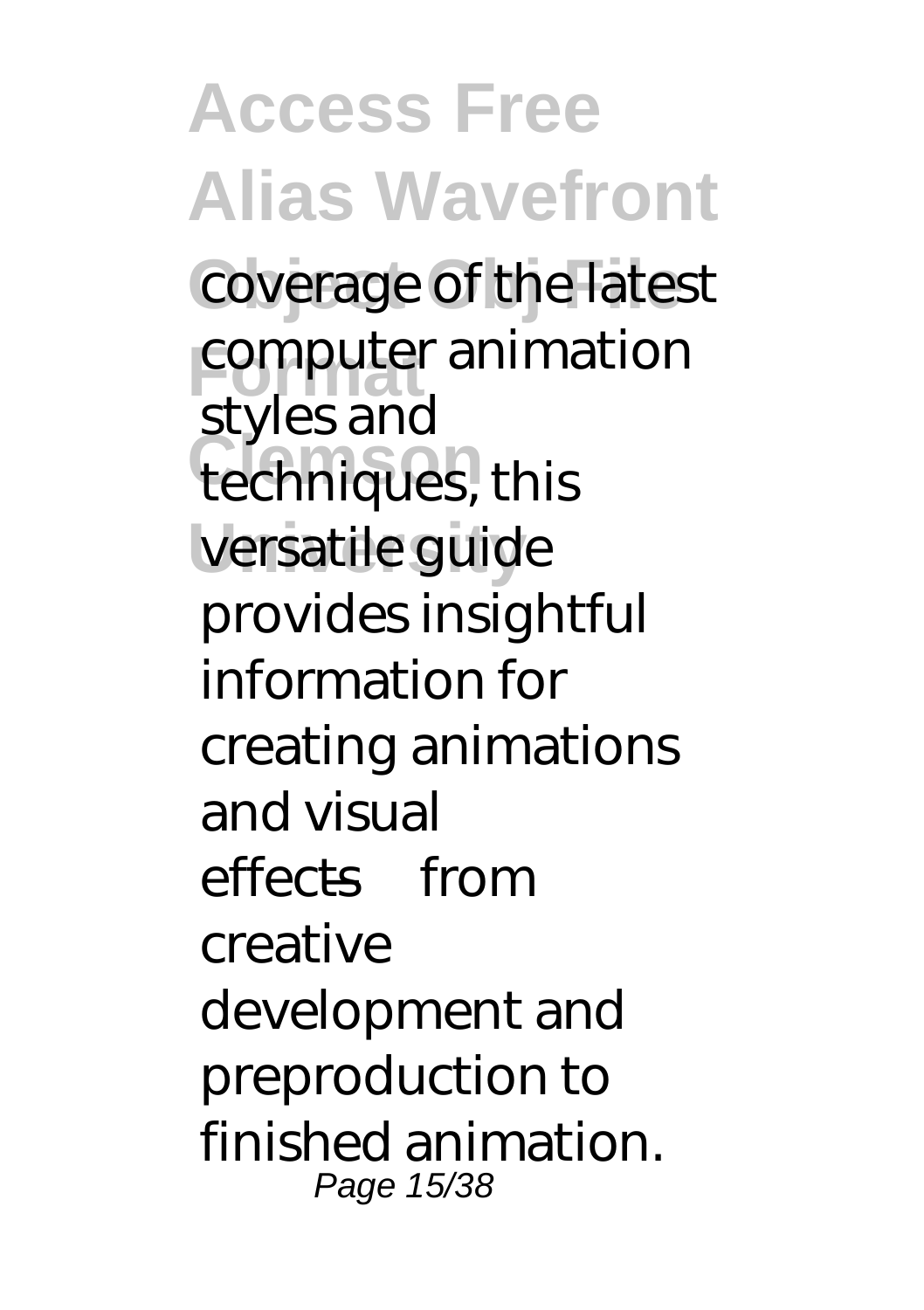**Access Free Alias Wavefront** Designed to work e with any computer **Clemson** Edition cuts through technical jargon and platform, this Fourth presents numerous easy-to-understand instructive diagrams. Full-color examples are presented—including VFX and animated feature movies, games, and TV Page 16/38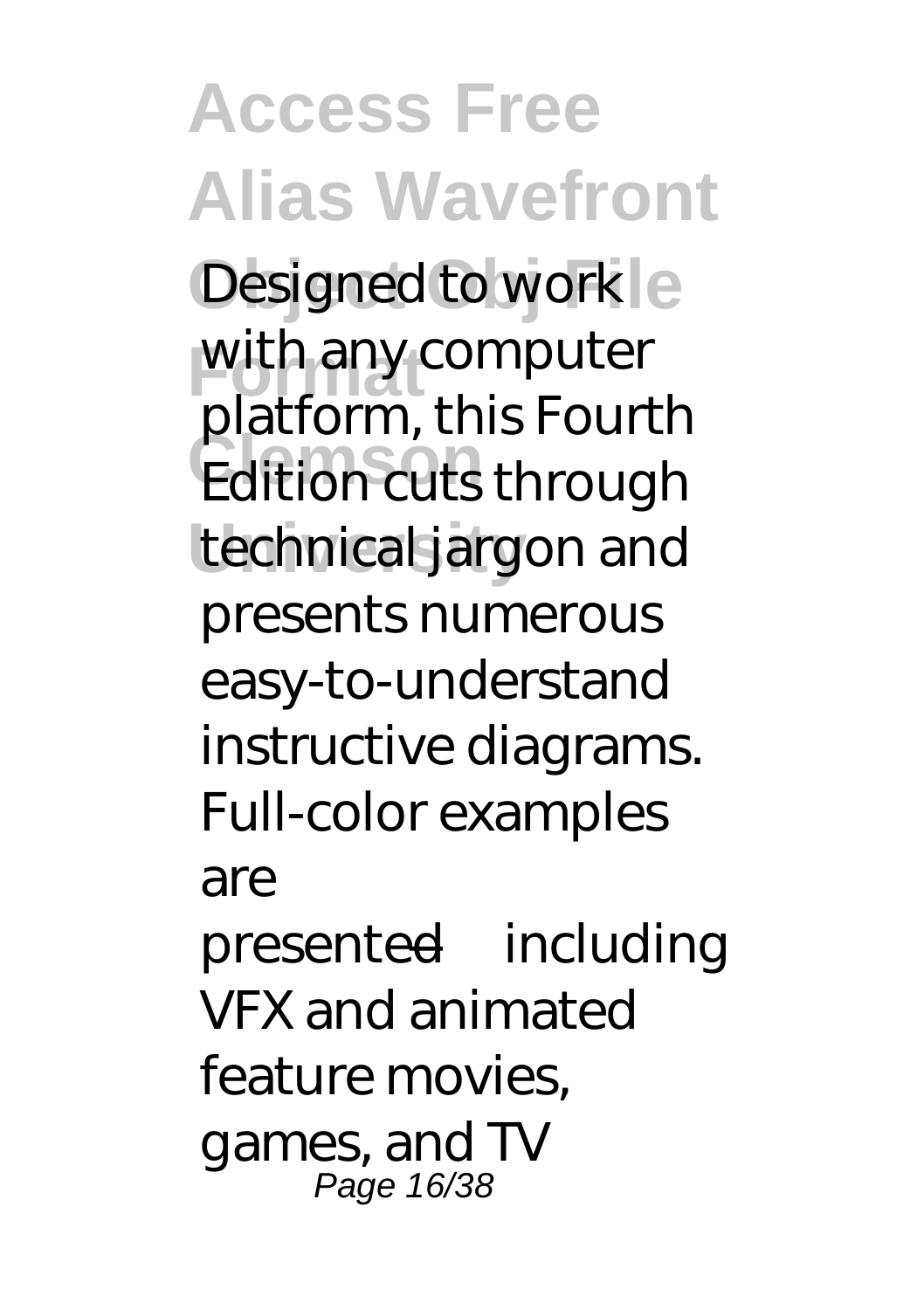**Access Free Alias Wavefront** commercials-by e such leading **Clemson** Sky, Blur, BUF, **Disney, DreamWorks,** companies as Blue Electronic Arts, Framestore, ILM, Imagi, Microsoft, Mac Guff, The Mill, Menfond, Pixar, Polygon, Rhythm & Hues, Sony Imageworks, Tippett, Ubisoft, and Weta, Page 17/38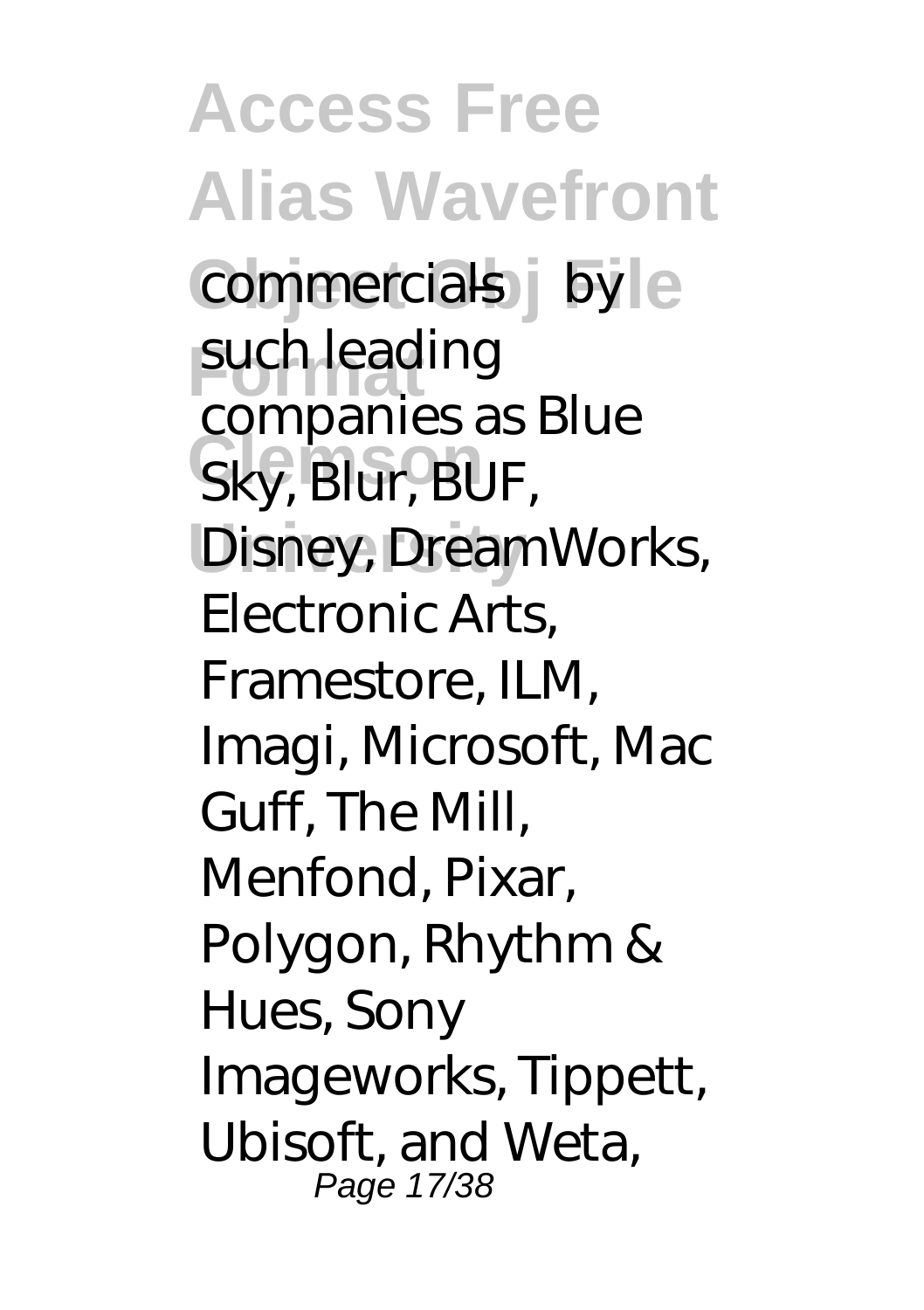**Access Free Alias Wavefront** and many other  $\parallel$ e studios and<br> *<u>groundhree</u>* **Clemson** independent artists from around the groundbreaking world. This fully revised edition features new material on the latest visual effects techniques, a useful update of the traditional principles of animation, practical information Page 18/38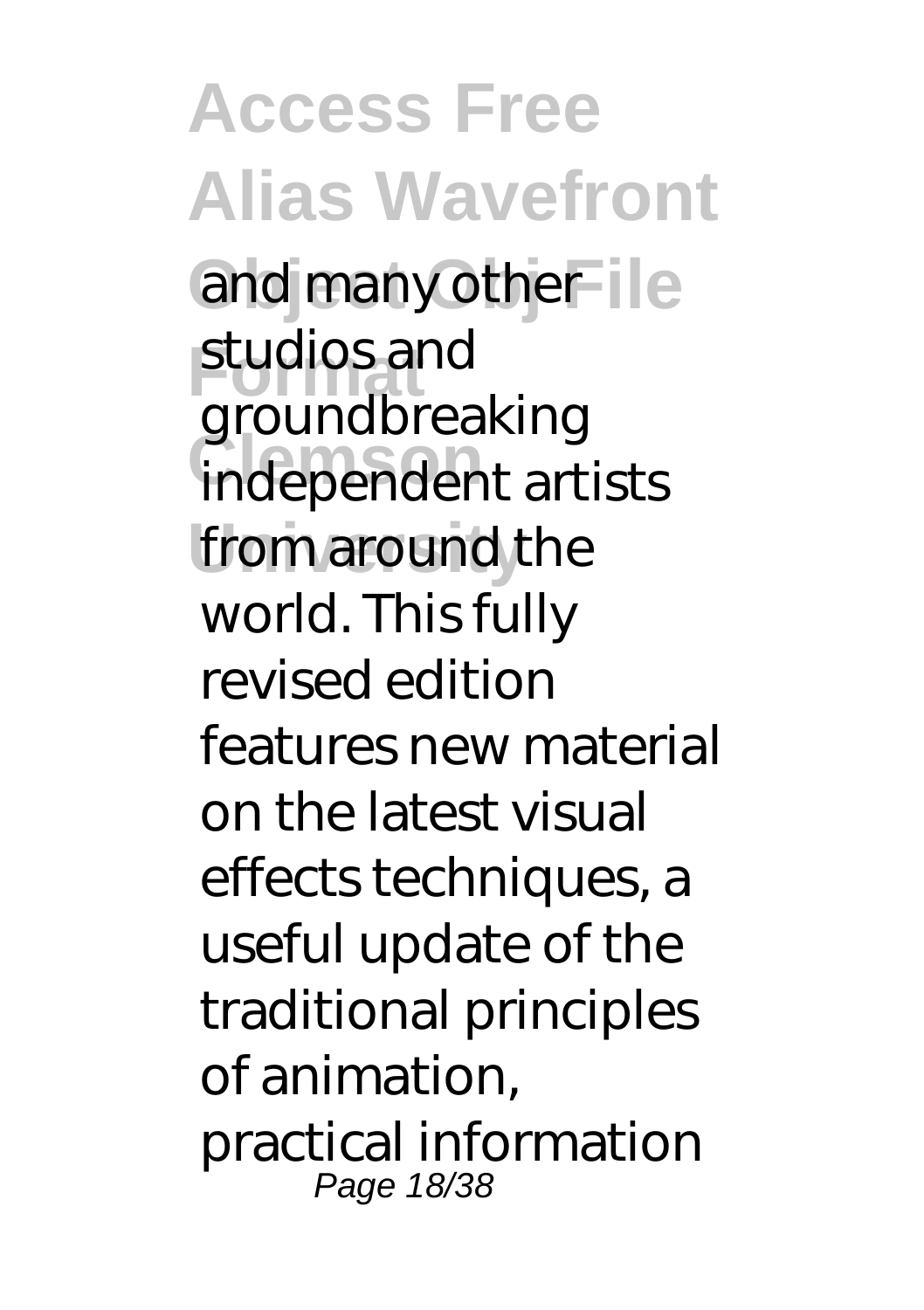**Access Free Alias Wavefront on creative bj** File development, **Clemson** pipeline ideas for shorts and visual multiple production effects, plus updated information on current production trends and techniques in animation, rendering, modeling, rigging, and compositing. Whether you are a Page 19/38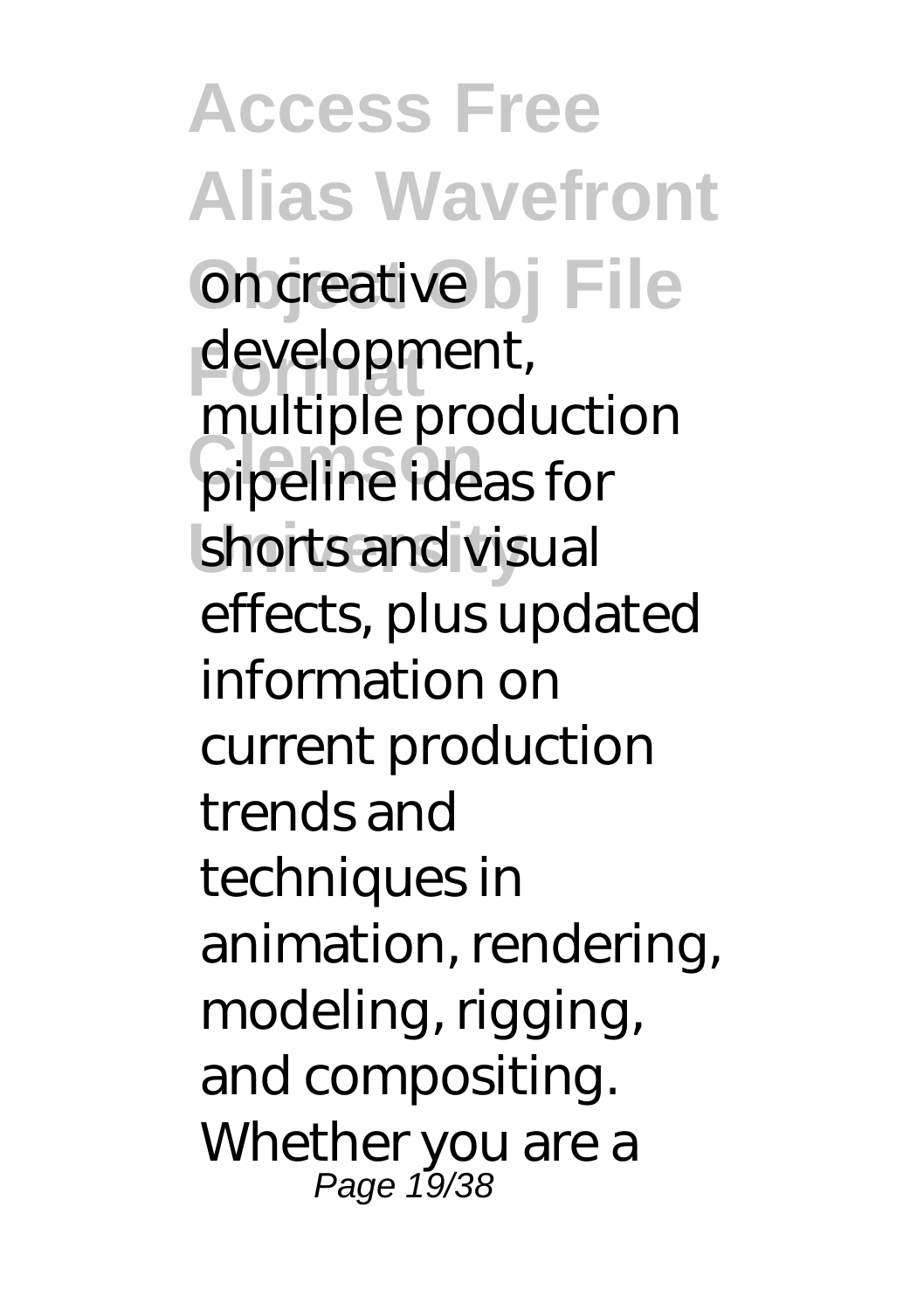**Access Free Alias Wavefront** student, an bj File independent artist or production company team member, The creator, or a Art of 3D Computer Animation and Effects, Fourth Edition gives you a broad palette of tips and techniques for bringing your visions to life through 3D computer animation. Page 20/38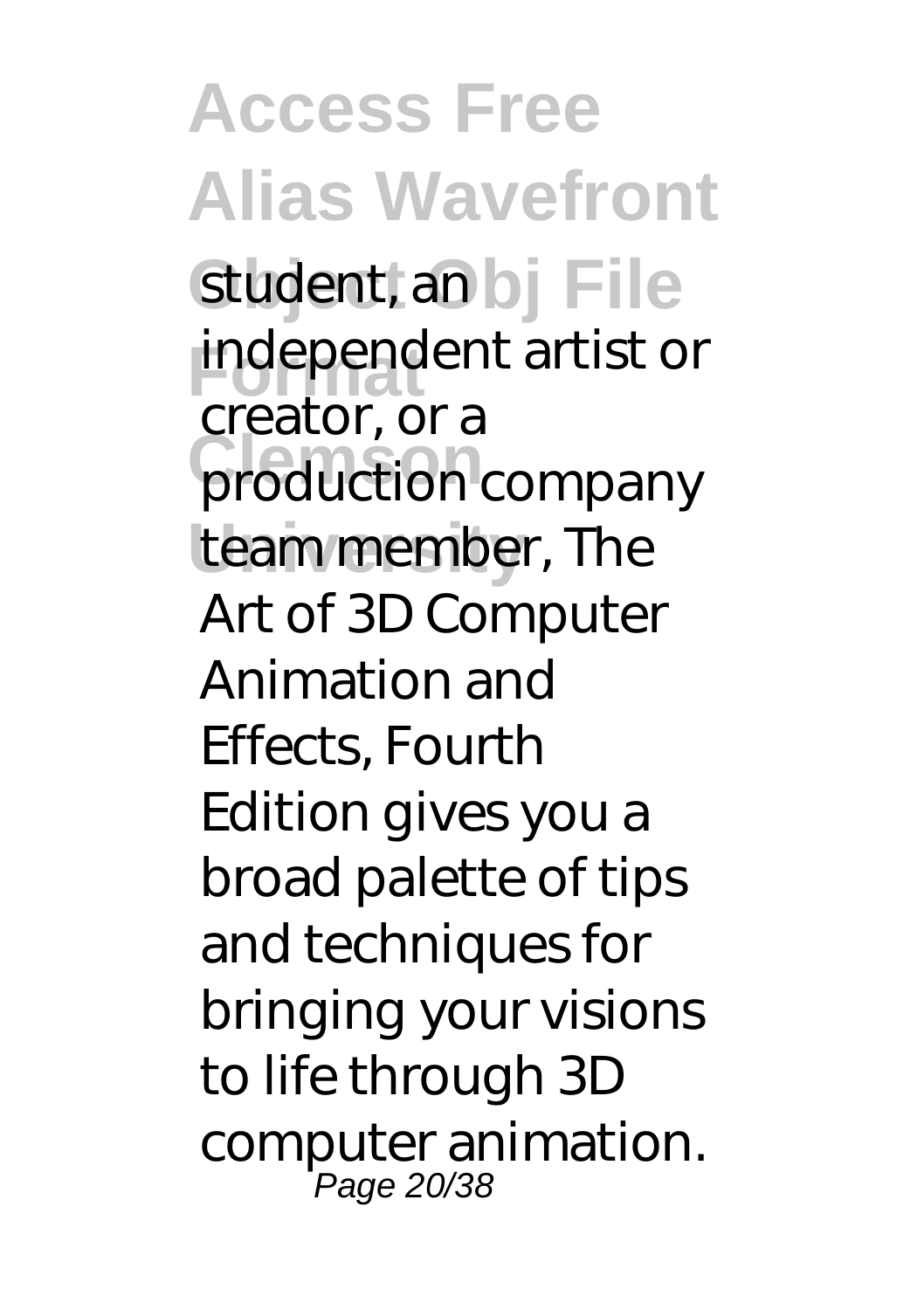**Access Free Alias Wavefront Unique focus on ille** creative production issues **University** Non-platform development and specific, with multiple examples illustrated in a practical, step-bystep approach The newest computer animation techniques, including facial animation, Page 21/38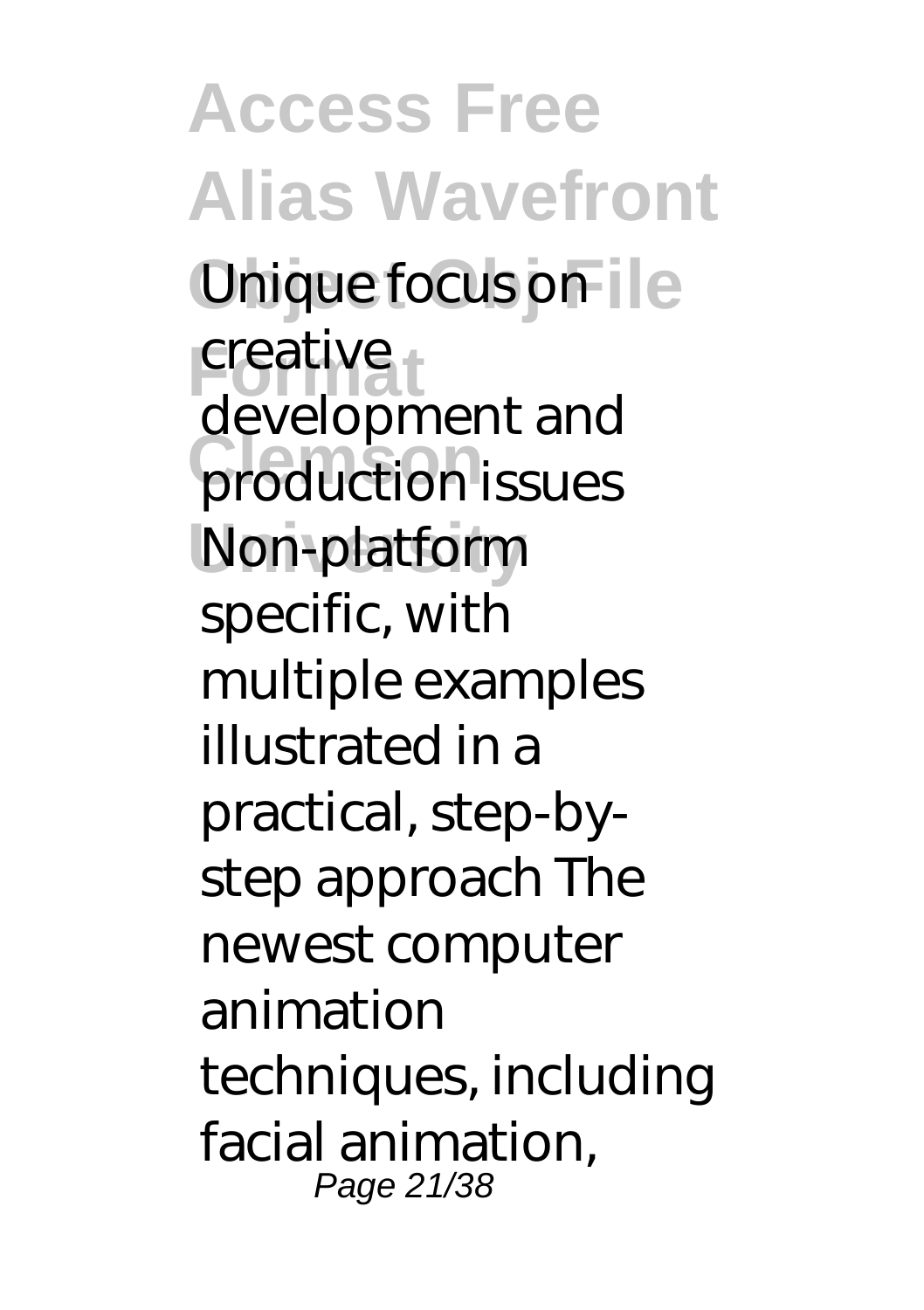**Access Free Alias Wavefront** image-based and nonphotorealistic<br> **Fondating Clemson** rigging, real-time **University** models, and 2D/3D rendering, model integration Over 700 full-color images Encyclopedic timeline and production pipelines

This book gathers selected papers presented at the Page 22/38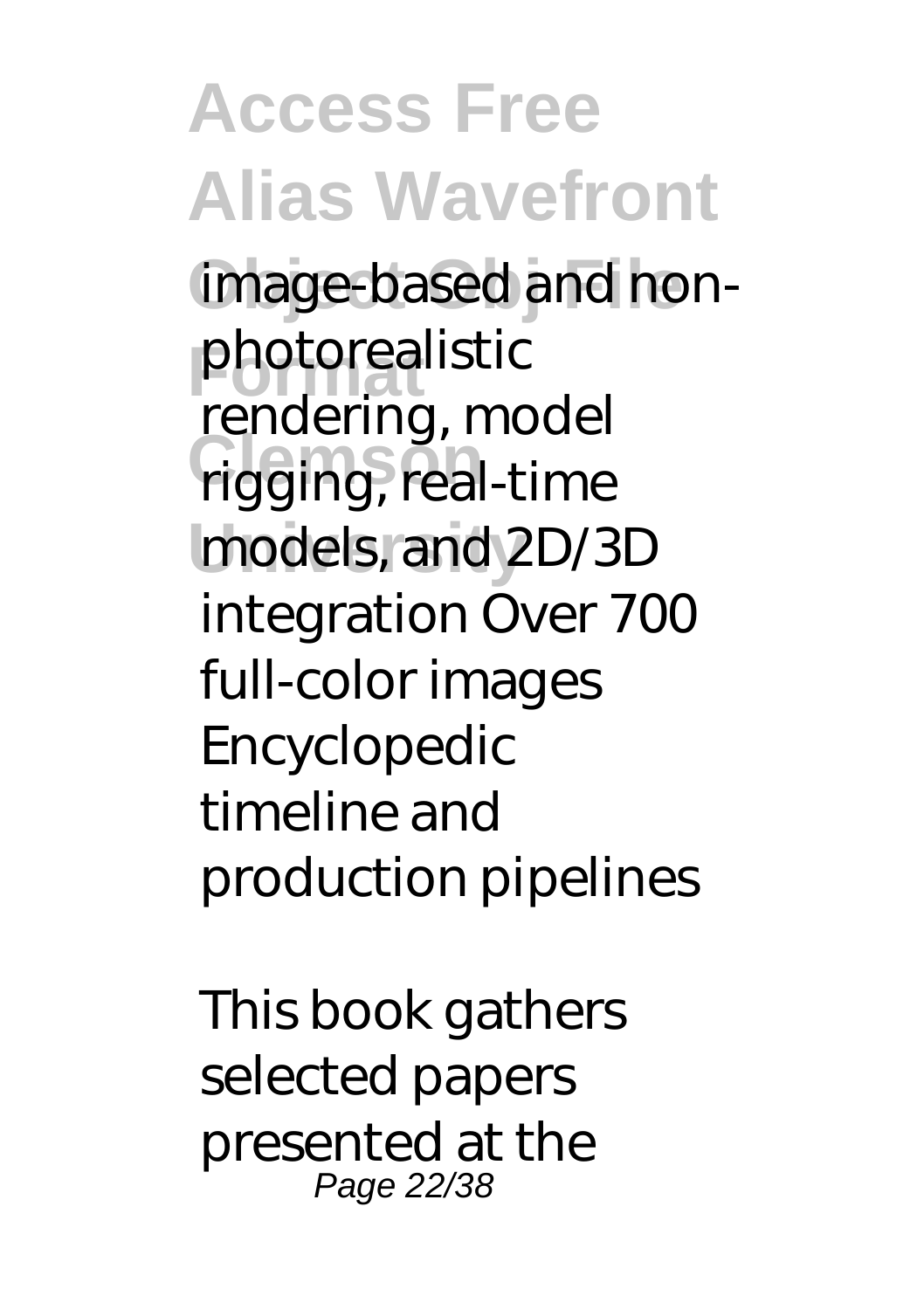**Access Free Alias Wavefront** conference bj File **Format** "Advances in 3D **Representation**, **University** Analysis, Computing Image and Graphics and Information Technology," one of the first initiatives devoted to the problems of 3D imaging in all contemporary scientific and application areas. The Page 23/38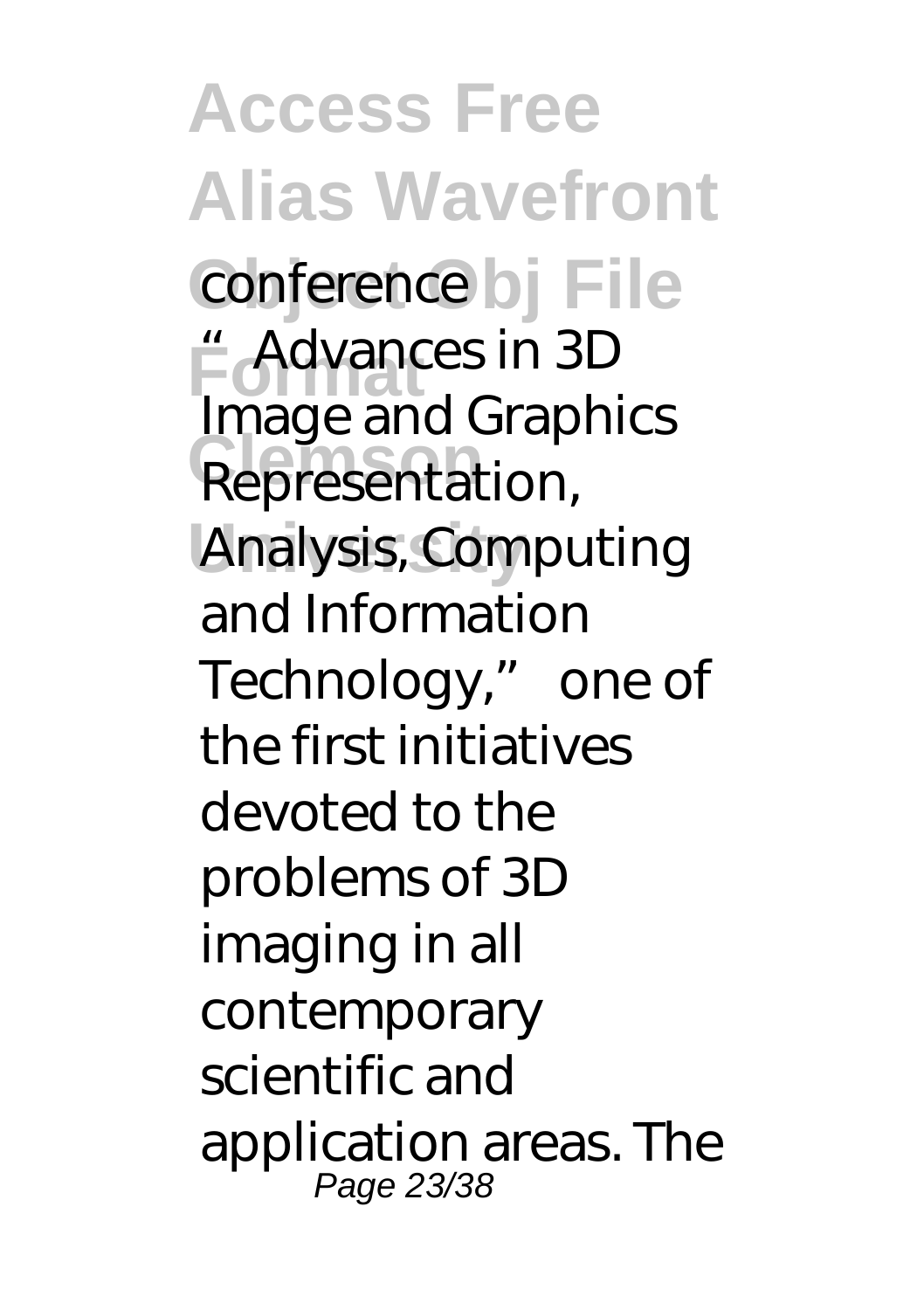**Access Free Alias Wavefront** aim of the conference was to establish a to combine their efforts and share platform for experts their ideas in the related areas in order to promote and accelerate future development. This second volume discusses algorithms and applications, focusing mainly on Page 24/38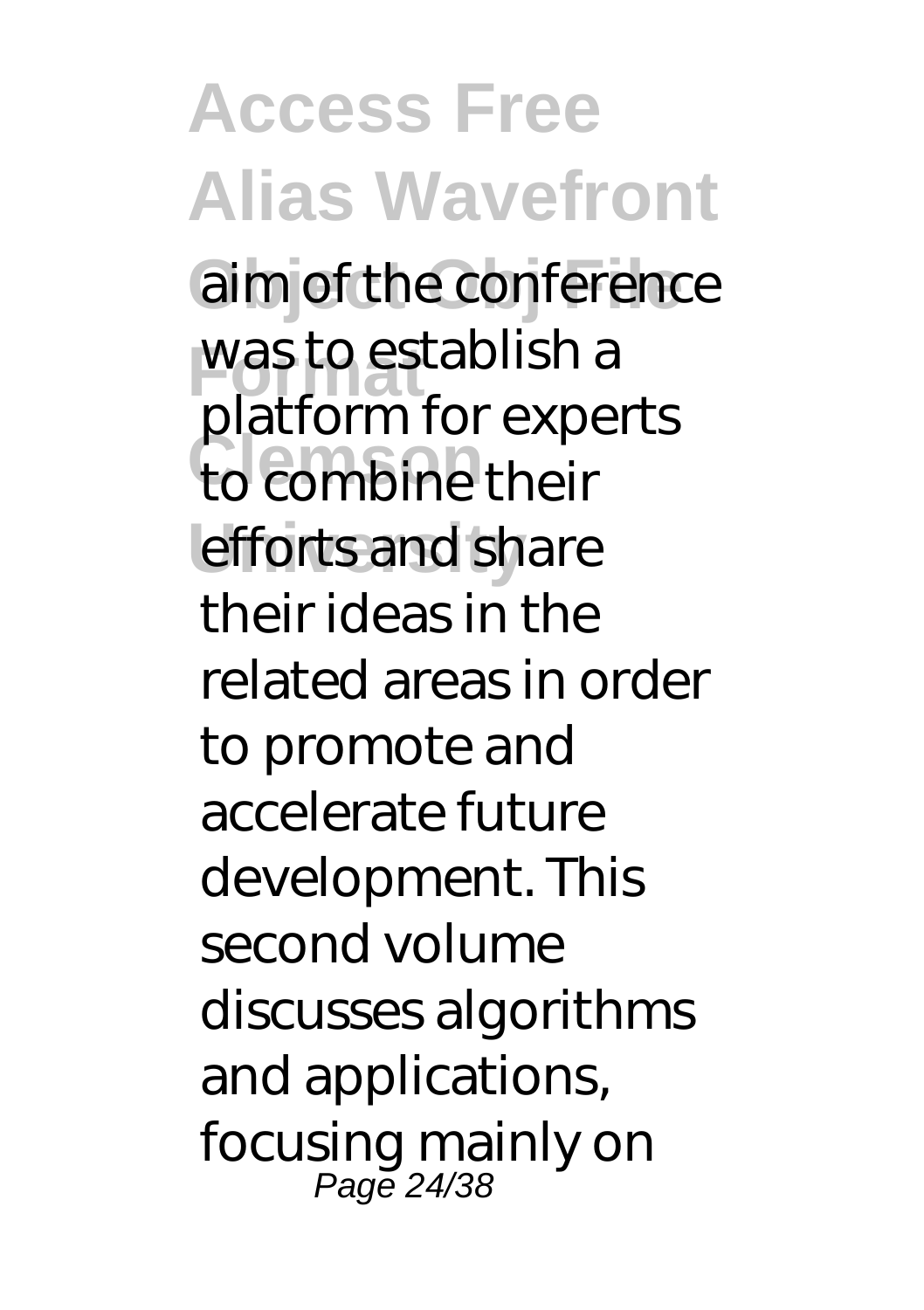**Access Free Alias Wavefront** the following topics: **Format** 3D printing **Clemson** dynamic and **University** auxiliary 3D displays; technologies; naked, VR/AR/MR devices; VR camera technologies; microprocessors for 3D data processing; advanced 3D computing systems; 3D data-storage technologies; 3D data Page 25/38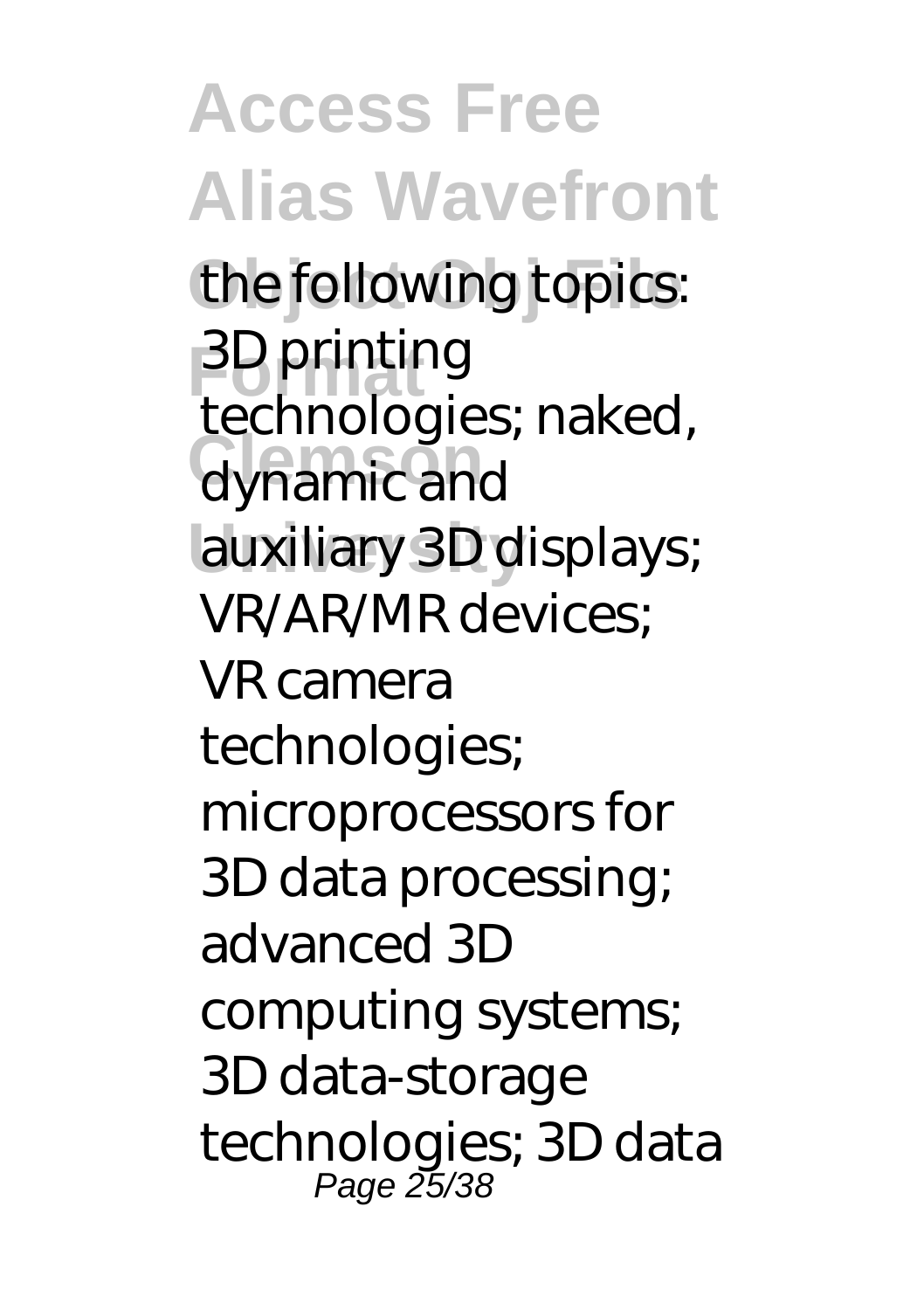**Access Free Alias Wavefront** networks and File technologies; 3D data **Clemson** processing; 3D data cryptography and intelligent security; 3D visual quality estimation and measurement; and 3D decision support and information systems.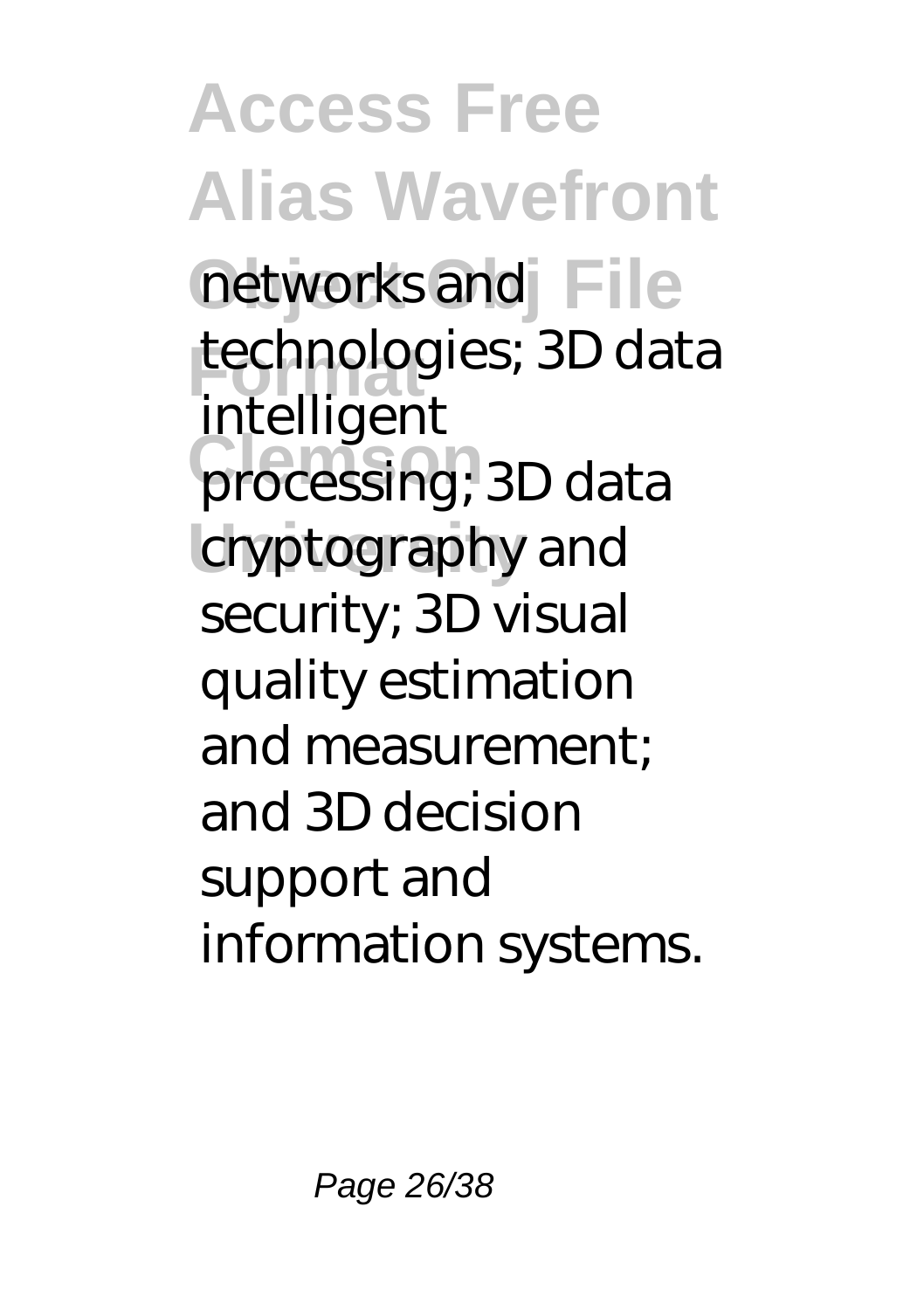**Access Free Alias Wavefront** A guide to Java game programming such topics as 2D and **University** 3D graphics, sound, techniques covers artificial intelligence, multi-player games, collision detection, game scripting and customizing keyboard and mouse controls.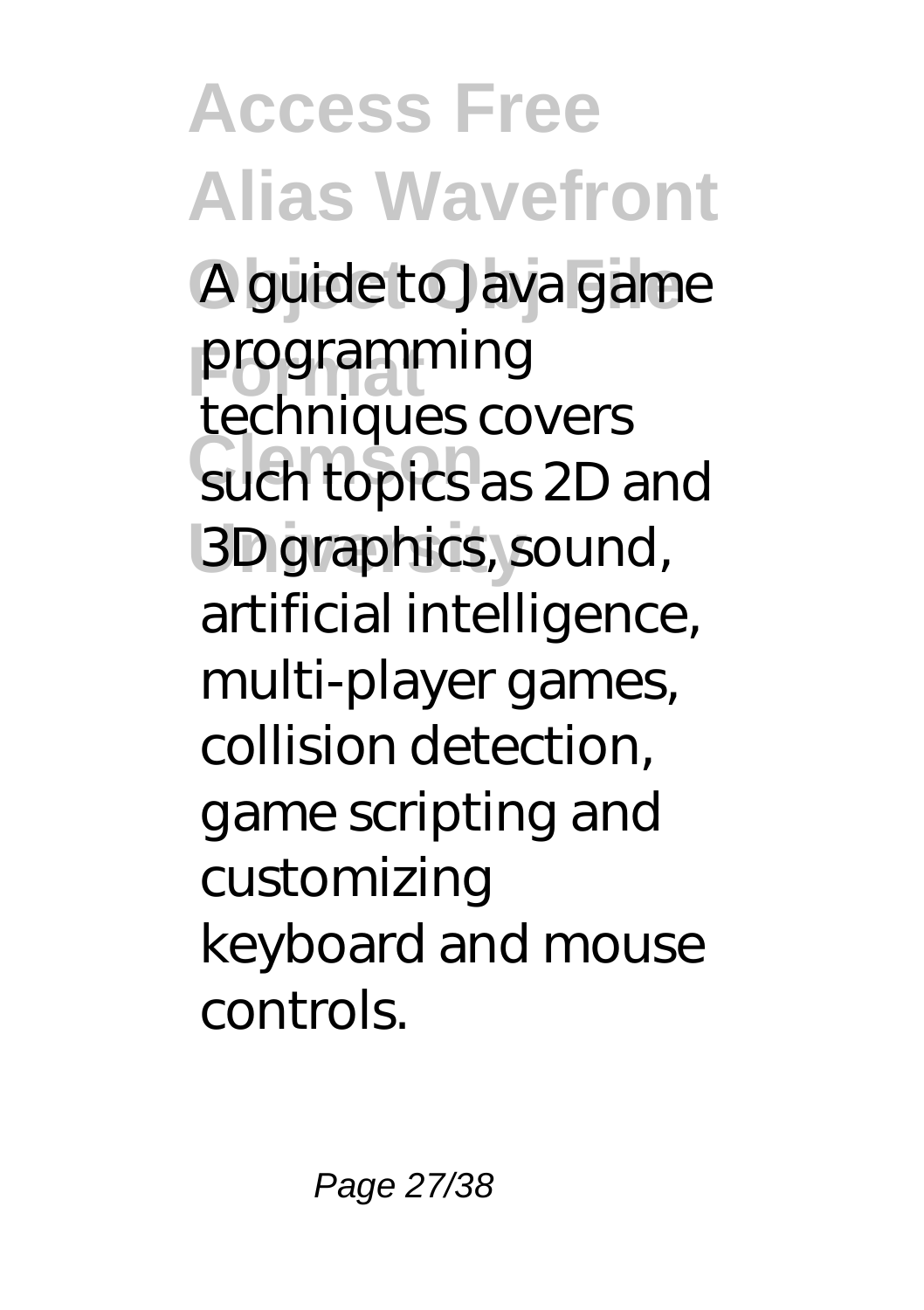**Access Free Alias Wavefront Object Obj File Format**

**This book constitutes** the refereedy proceedings of the 11th IMA International Conference on the Mathematics of Surfaces, held in Loughborough, UK in September 2005. The 28 revised full papers Page 28/38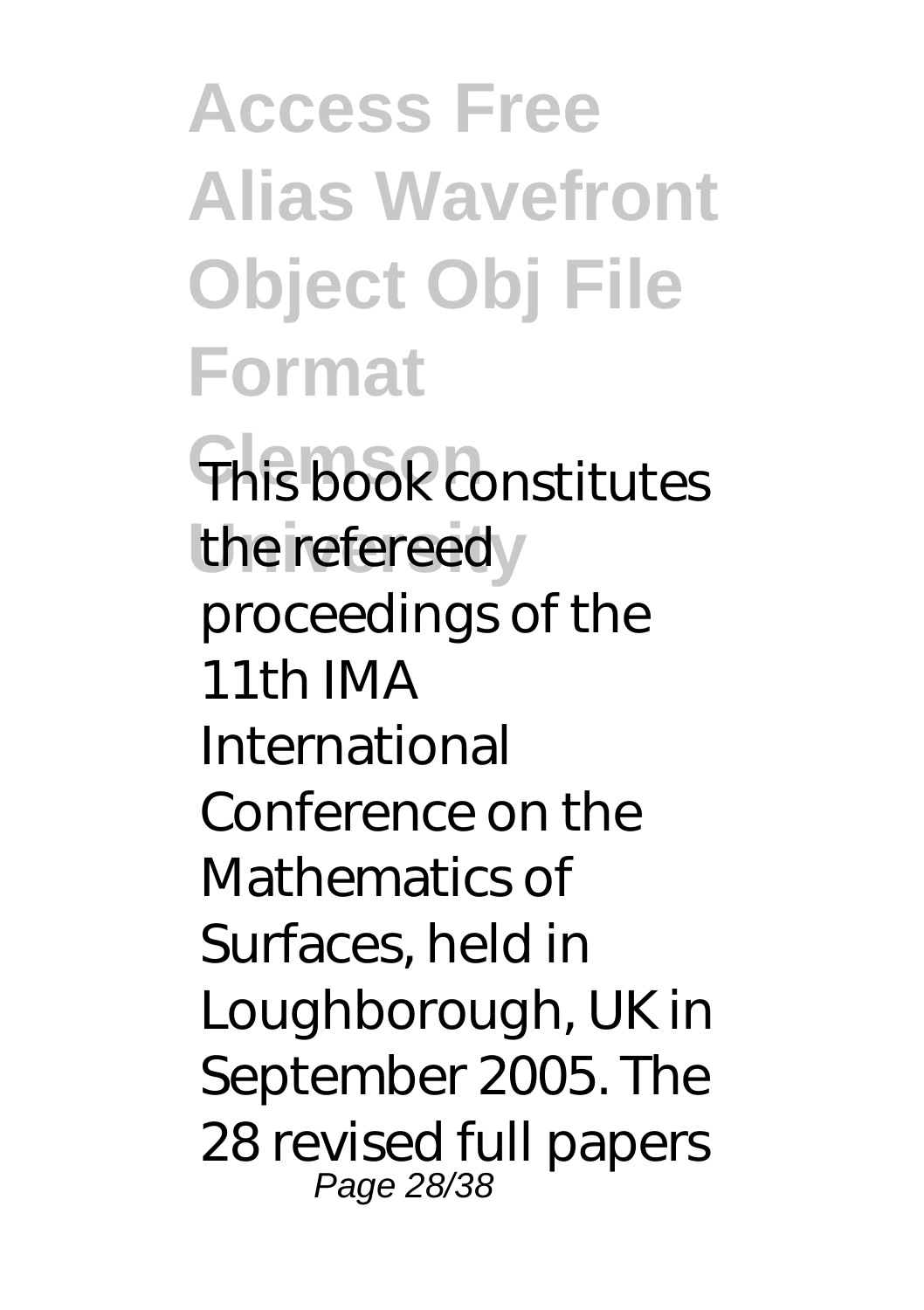**Access Free Alias Wavefront** presented were le carefully reviewed numerous submissions. Among and selected from the topics addressed are Voronoi diagrams, linear systems, curvatures on meshes, approximate parameterization, condition numbers, pythagorean Page 29/38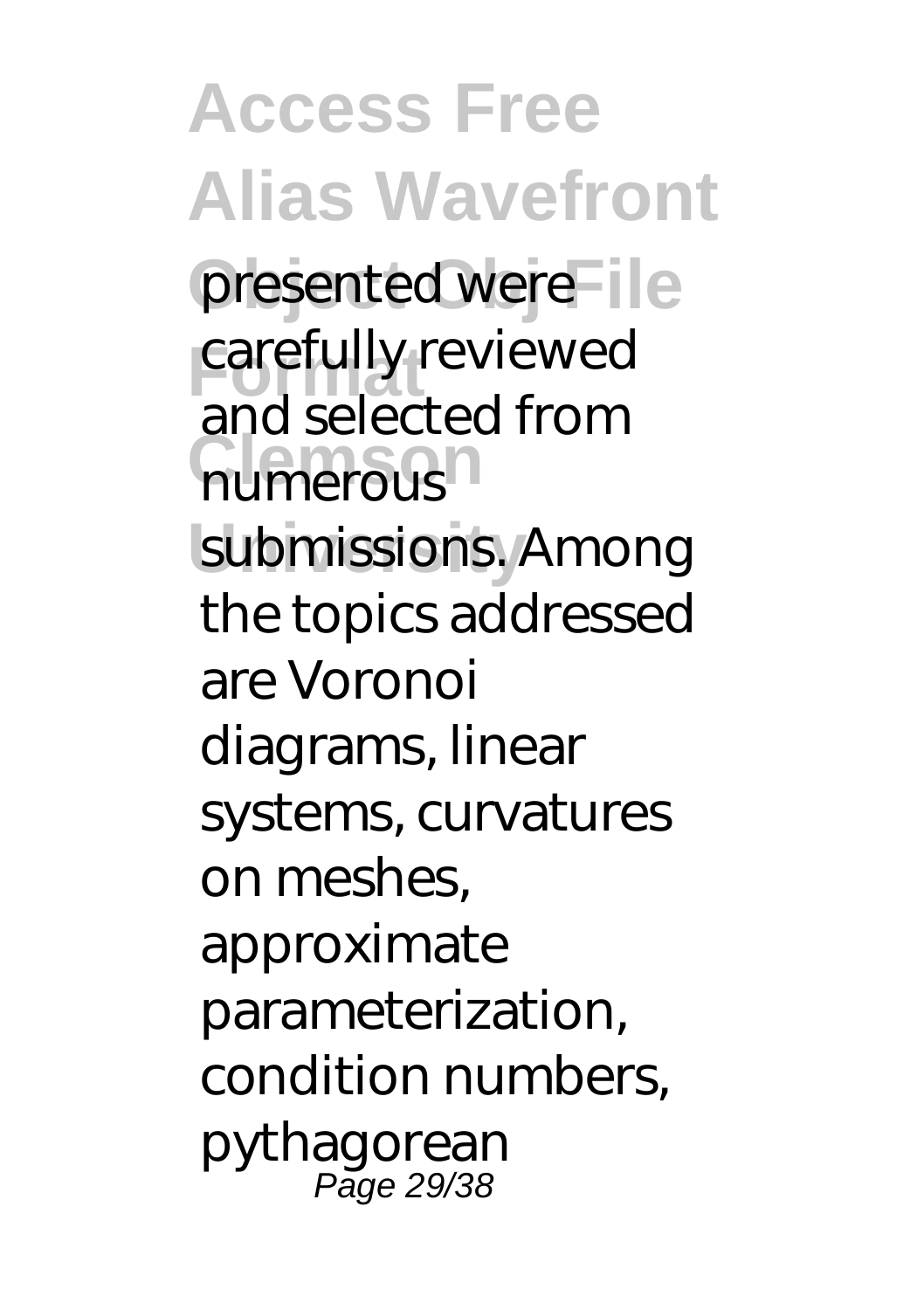**Access Free Alias Wavefront** hodographs, artifacts in B-spline surfaces, **minimal energy, line** subdivision, y Bézier surfaces of subdivision surfaces, level sets and symmetry, the topology of algebraic surfaces, embedding graphs in manifolds, recovery of 3D shape from shading, finding optimal feedrates for Page 30/38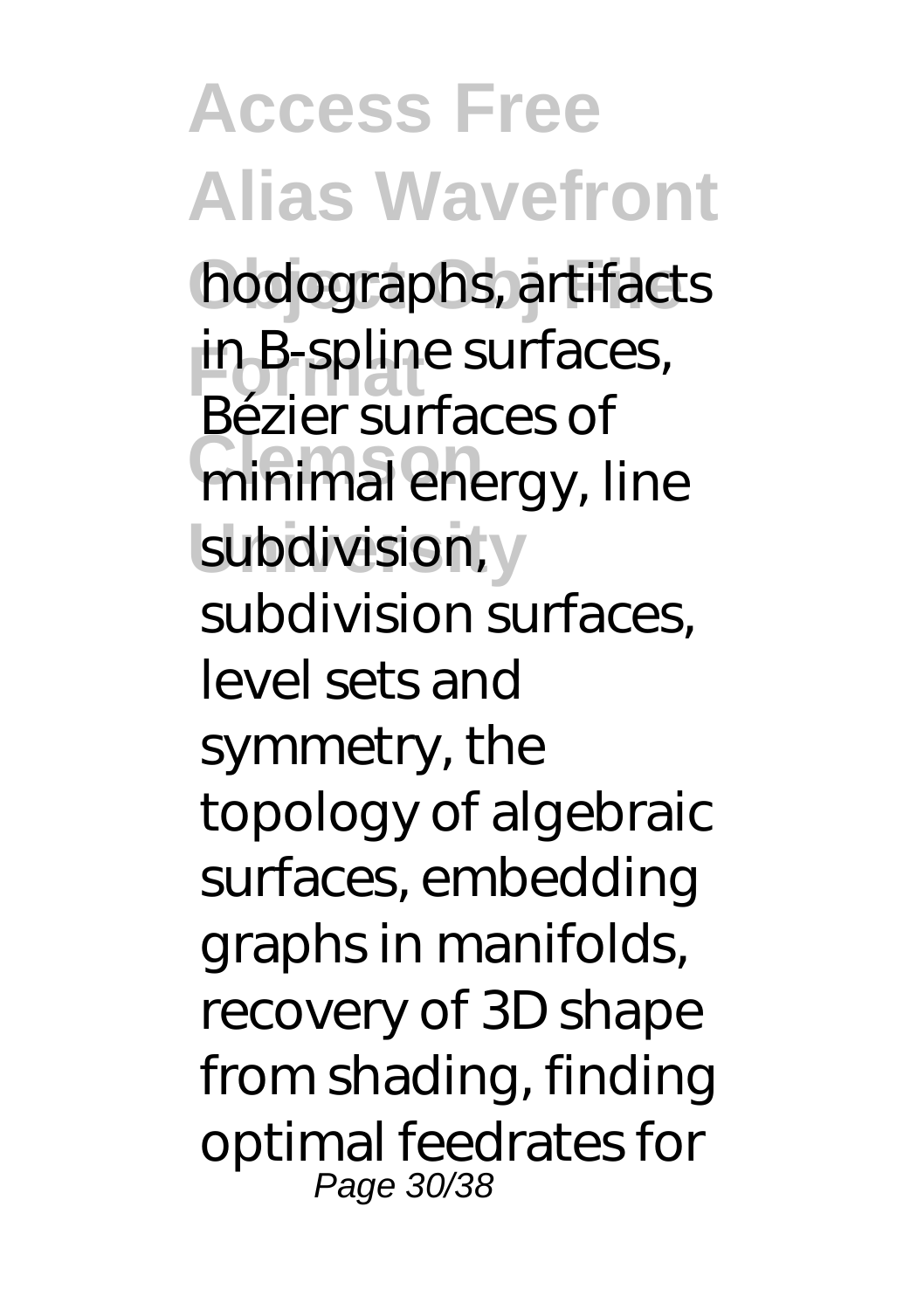**Access Free Alias Wavefront** machining, and File improving of range **Clemson** data.

People have dreamed of machines, which would free them from unpleasant, dull, dirty and dangerous tasks and work for them as servants, for centuries if not millennia. Service robots seem to finally Page 31/38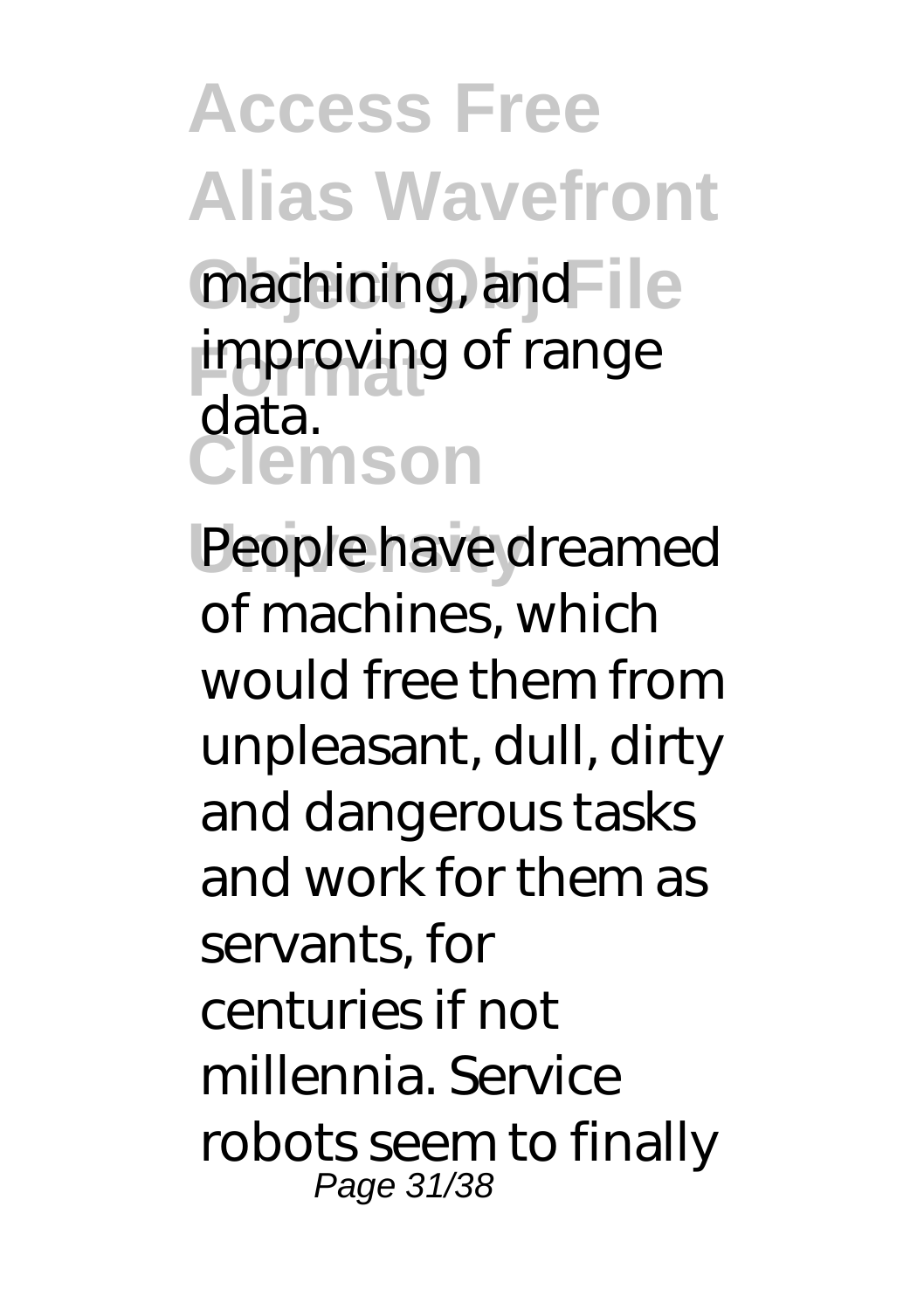**Access Free Alias Wavefront** let these dreams come true. But where that eventually serve us all day long, day are all these robots for day? A few service robots have entered the market: domestic and professional cleaning robots, lawnmowers, milking robots, or entertainment robots. Some of these Page 32/38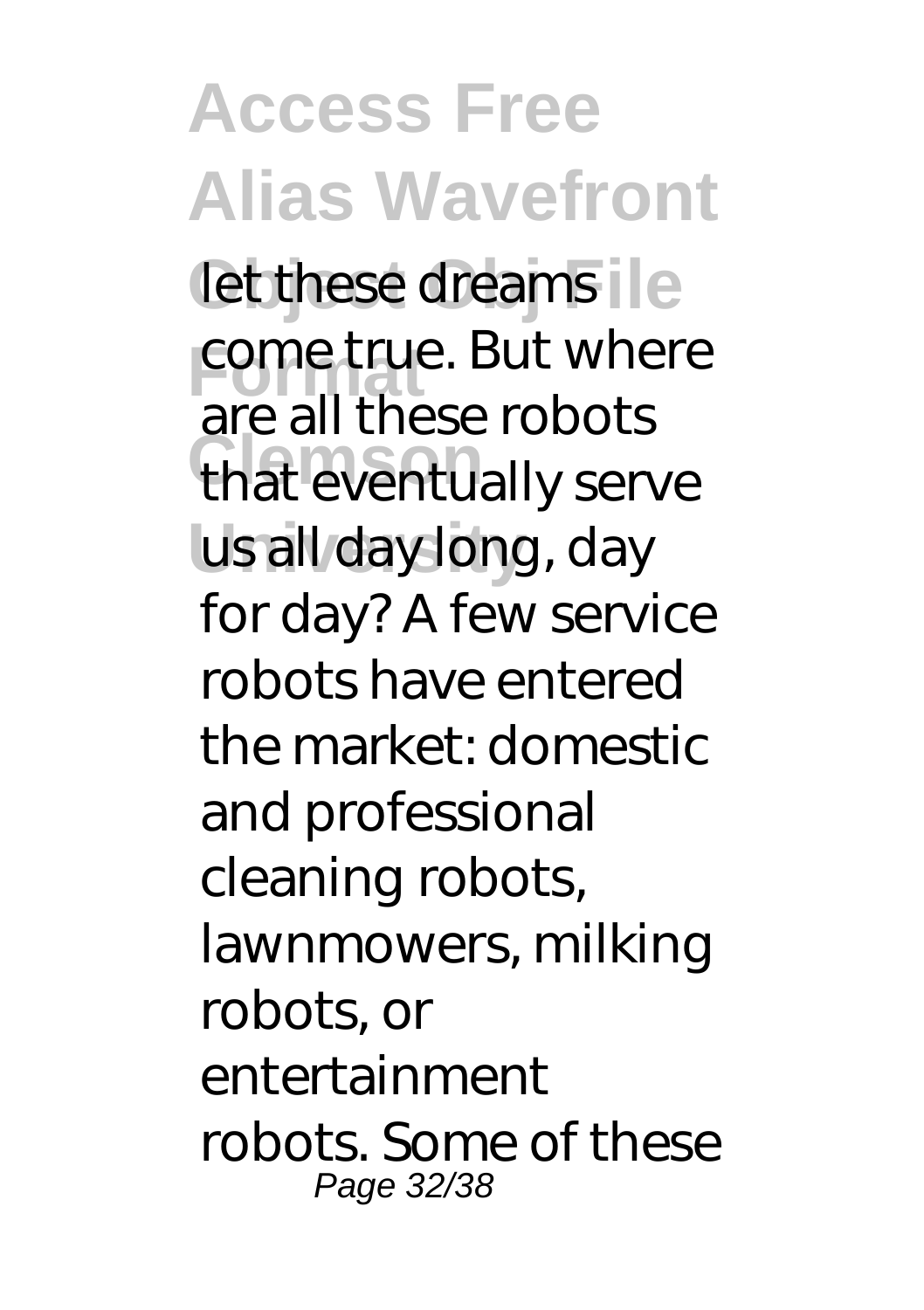**Access Free Alias Wavefront** robots look more like **toys or gadgets** robots. But where is **University** the rest? This is a rather than real question, which is asked not only by customers, but also by service providers, care organizations, politicians, and funding agencies. The answer is not very satisfying. Page 33/38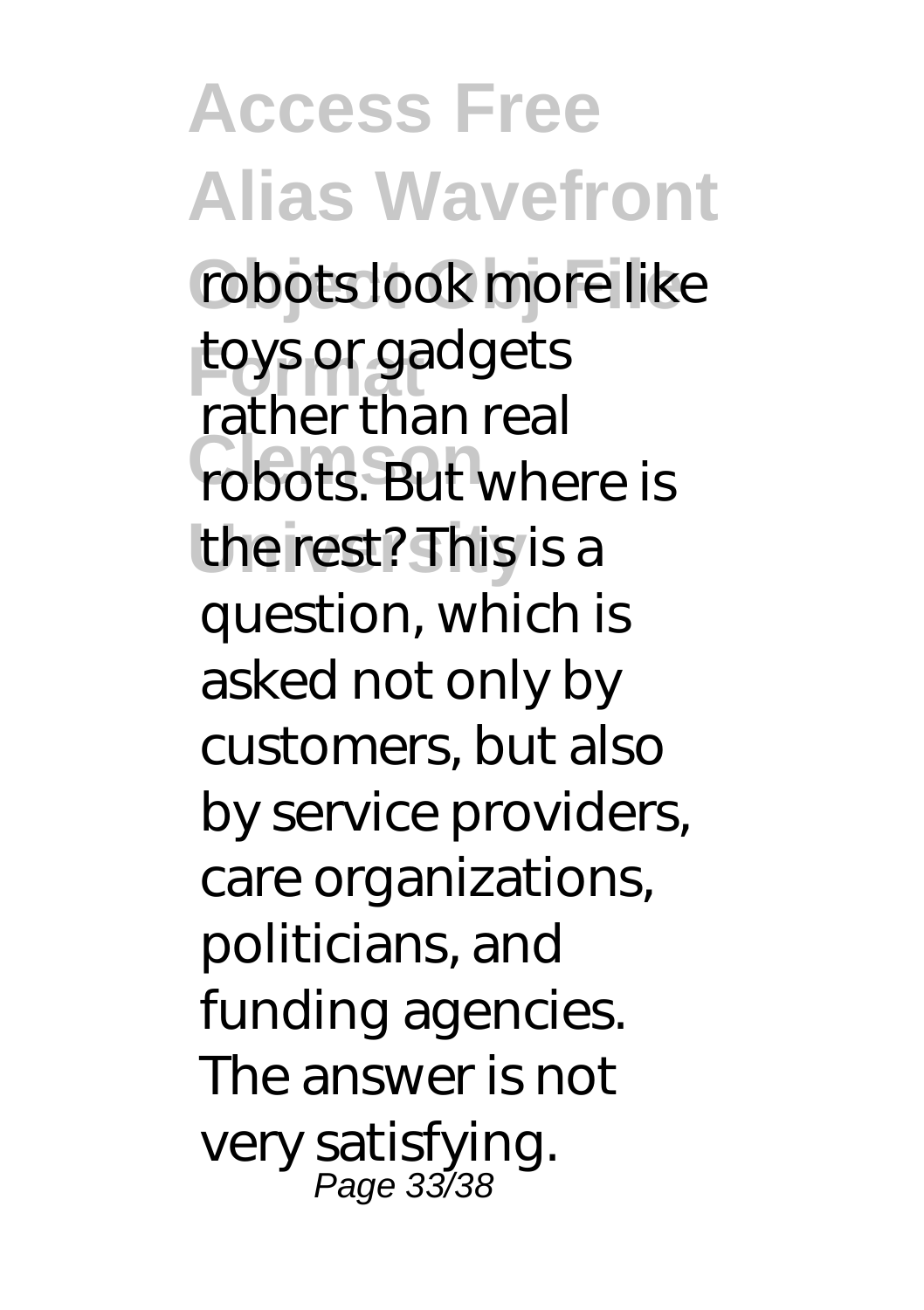**Access Free Alias Wavefront** Today's service robots have their **Clemson** in everyday environments. This is problems operating by far more challenging than operating an industrial robot behind a fence. There is a comprehensive list of technical and scientific problems, which still need to be Page 34/38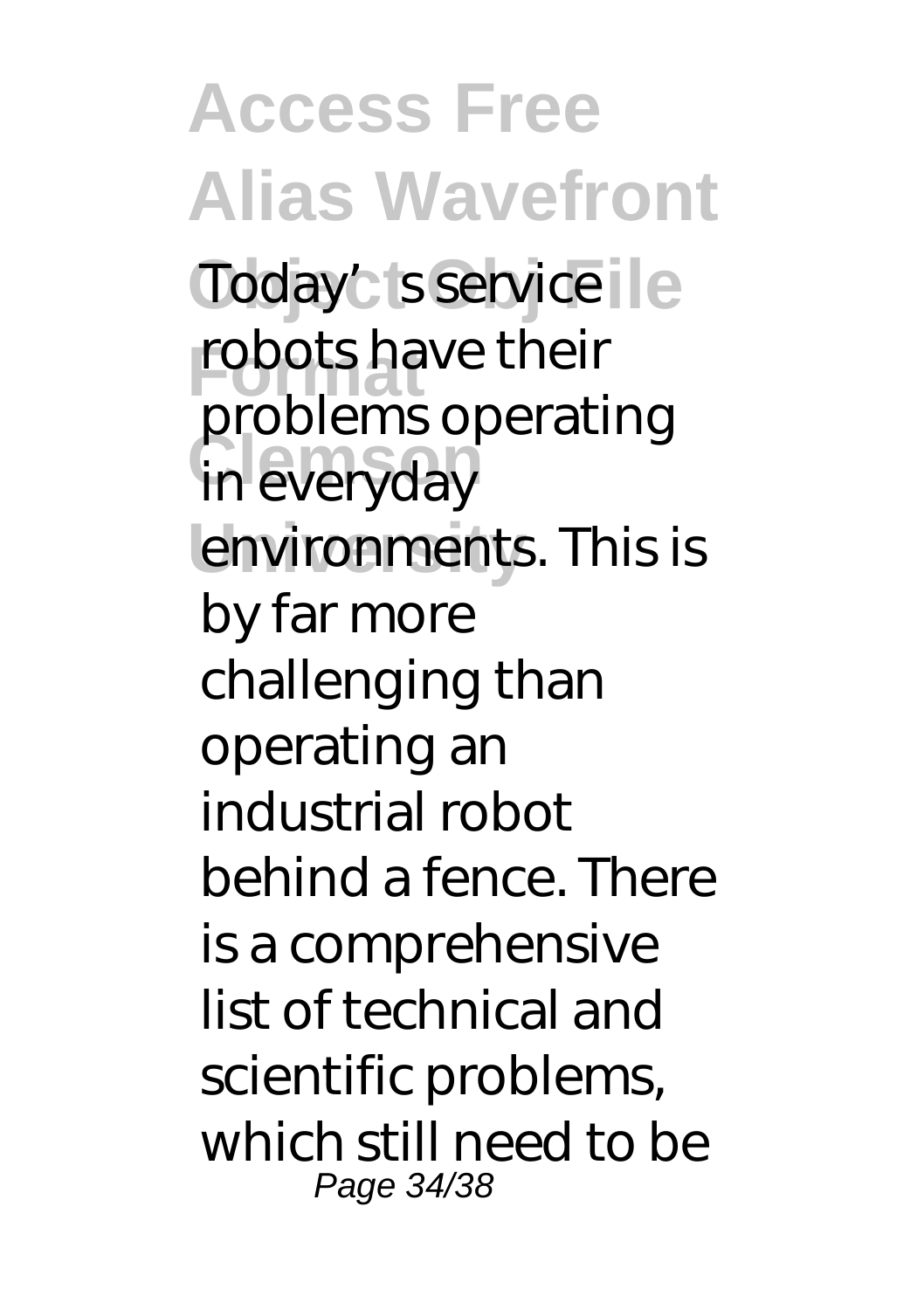**Access Free Alias Wavefront** solved. To advance the state of the art in towards robots, which are capable of service robotics operating in an everyday environment, was the major objective of the DESIRE project (Deutsche Service Robotik Initiative – Germany Service Robotics Initiative) Page 35/38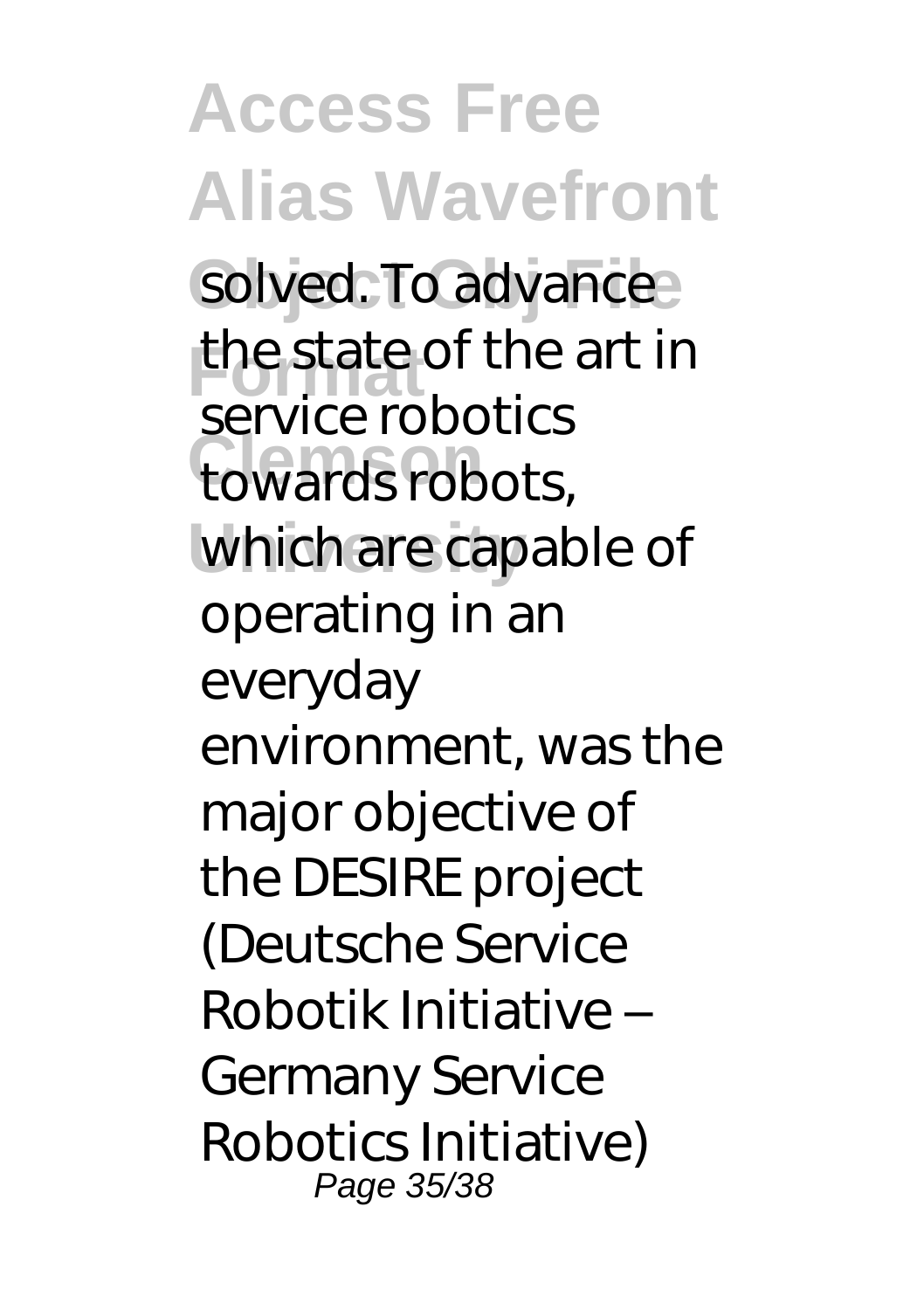**Access Free Alias Wavefront** funded by the File **Format** German Ministry of **Research (BMBF)** under grant no. Education and 01IME01A. This book offers a sample of the results achieved in DESIRE.

An updated, richly illustrated guide to creating 3D animation and Page 36/38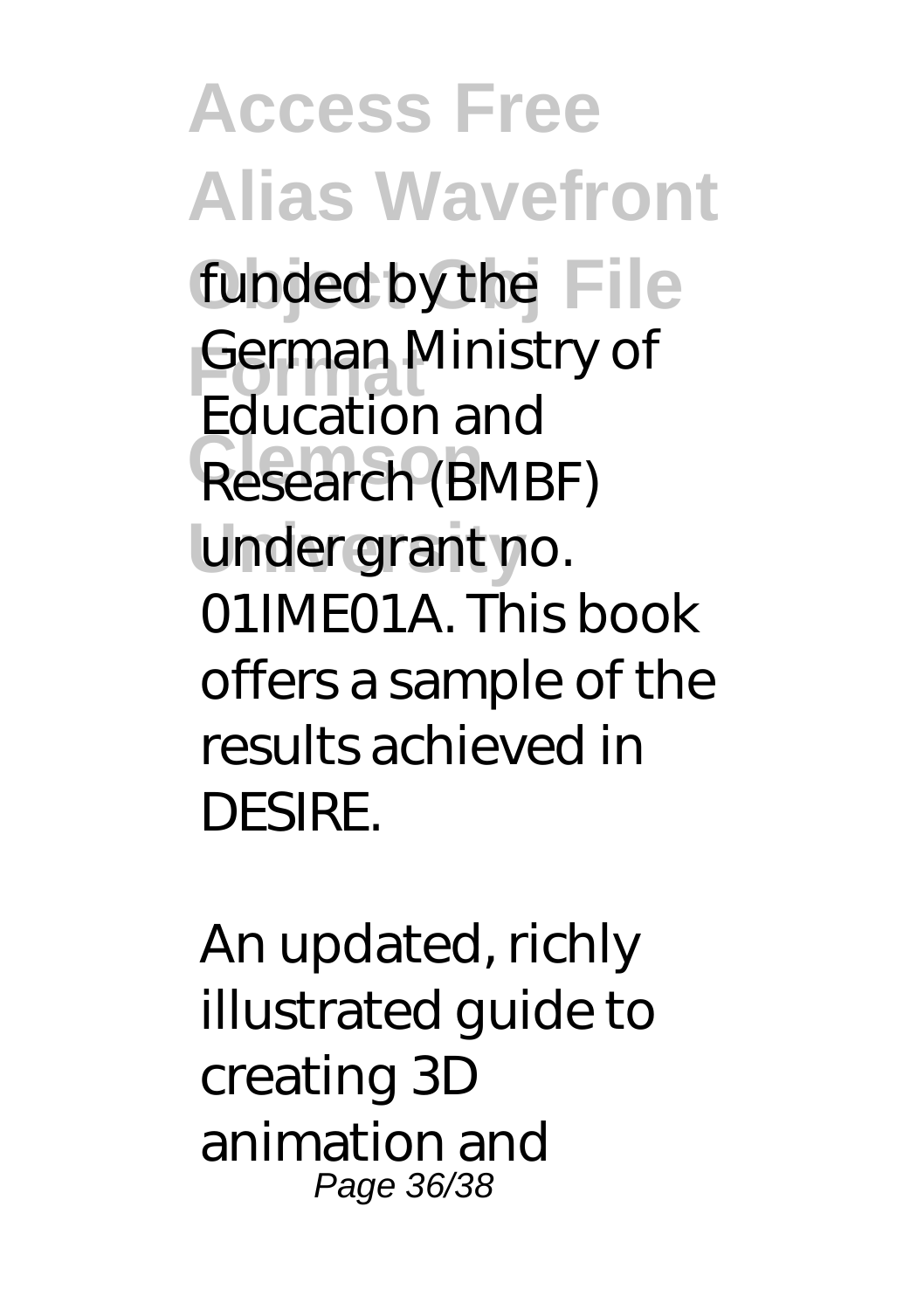**Access Free Alias Wavefront** special effects offers **Format** a step-by-step **Clemson** latest artistic and technical 3D<sub>y</sub> approach to the animation techniques, taking readers through the entire process of creating a fully rendered 3D computer animation on any computer platform and Page 37/38